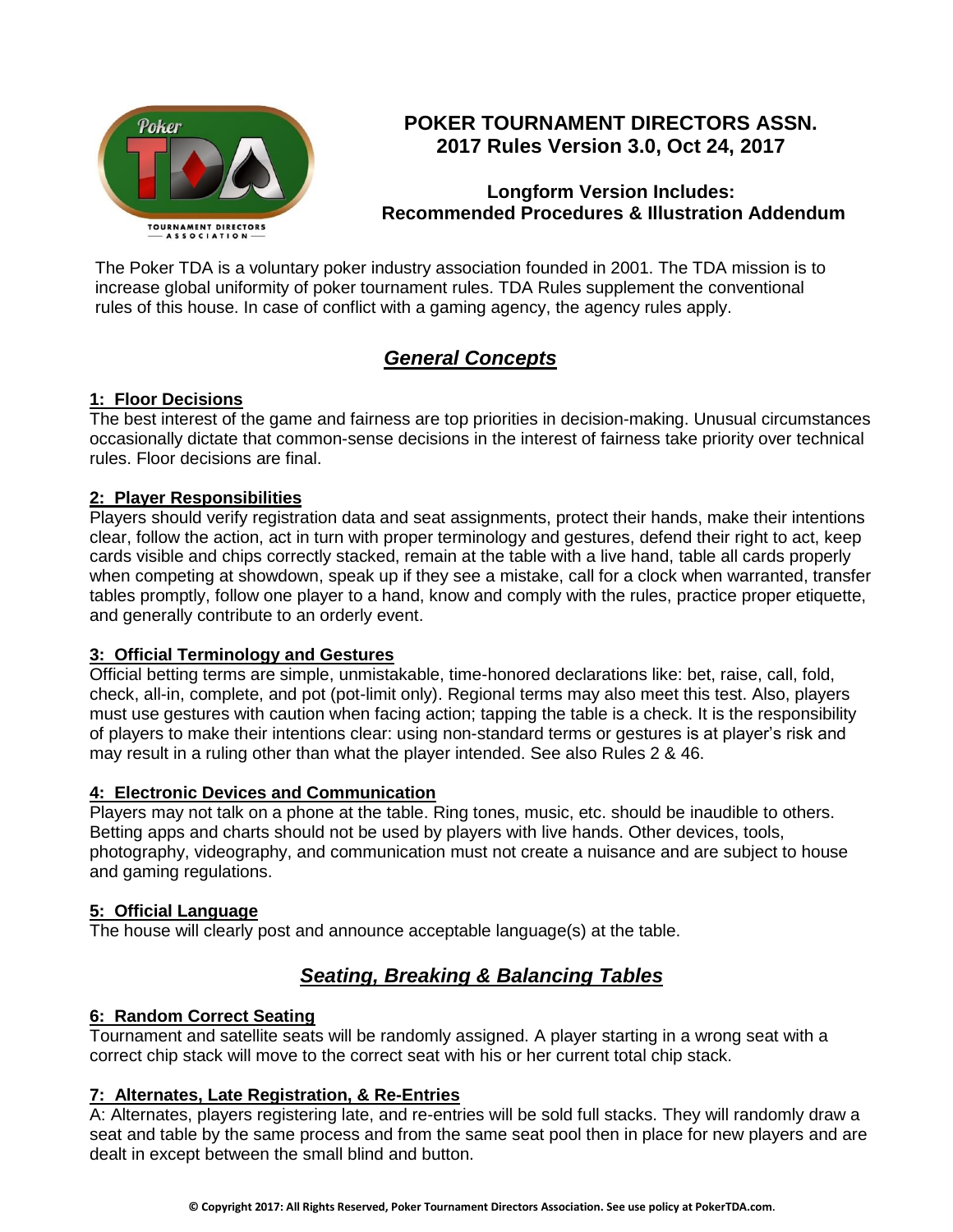B: In re-entry events, if a player is permitted to forfeit chips and buy a new stack, the forfeited chips will be removed from play.

## **8: Special Needs**

Accommodations for players with special needs will be made when possible.

## **9: Breaking Tables**

Players from a broken table will be assigned new tables and seats by a 2-step random process. They can get any seat including small or big blind or the button and be dealt in except between the SB and button. See Illustration Addendum.

## **10: Balancing Tables and Halting Play**

A**:** To balance in flop & mixed-games, the player to be big blind next moves to the worst position, including single big blind if available, even if that means the seat is the big blind twice. Worst position is never the small blind. In stud-only, players move by position (last seat open at the short table is the seat filled).

B: In mixed games (ex: HORSE), when the game shifts from hold'em to stud, after the last hold'em hand the button moves to the position it would be if the next hand was hold'em and is frozen there during stud. The player moved in stud is the player who would be big blind if the game were hold'em for that hand. Shifting to hold'em the button starts where it was frozen.

C**:** The table from which a player is moved will be specified by a predetermined procedure.

D**:** Full-table play will halt on tables 3 or more players short of the table with the most players. Play halts on other formats (ex: 6-hand and turbos) at TDs discretion. TDs may waive halting play and waiver is not a misdeal. As the event progresses, at TD's discretion tables may be more tightly balanced.

## **11: Number of Players at Final Table**

Final tables will have a full table for the event, plus one. (9-handed events seat 10 at the final table, 8 handed stud seats 9, 6-handed seats 7, etc.). No final table should seat more than 10. This rule does not apply to heads-up events.

# *Pots / Showdown*

## **12: Declarations. Cards Speak at Showdown**

**Cards speak** to determine the winner. Verbal declarations of hand value are not binding at showdown but deliberately miscalling a hand may be penalized. Dealers should read and announce hand values at showdown. Any player, in the hand or not, should speak up if he or she thinks a mistake is made in reading hands or calculating and awarding the pot.

## **13: Tabling Cards & Killing Winning Hand**

A: Proper tabling is both 1) turning all cards face up on the table and 2) allowing the dealer and players to read the hand clearly. "All cards" means both hole cards in hold'em, all 4 hole cards in Omaha, all 7 cards in 7-stud, etc.

B: At showdown players must protect their hands while waiting for cards to be read (See also Rule 65). Players who don't fully table all cards, then muck thinking they've won, do so at their own risk. If a hand is not 100% retrievable and identifiable and the TD rules it was not clearly read, the player has no claim to the pot. The TDs decision on whether a hand was sufficiently tabled is final.

C: Dealers cannot kill a properly tabled hand that was obviously the winner.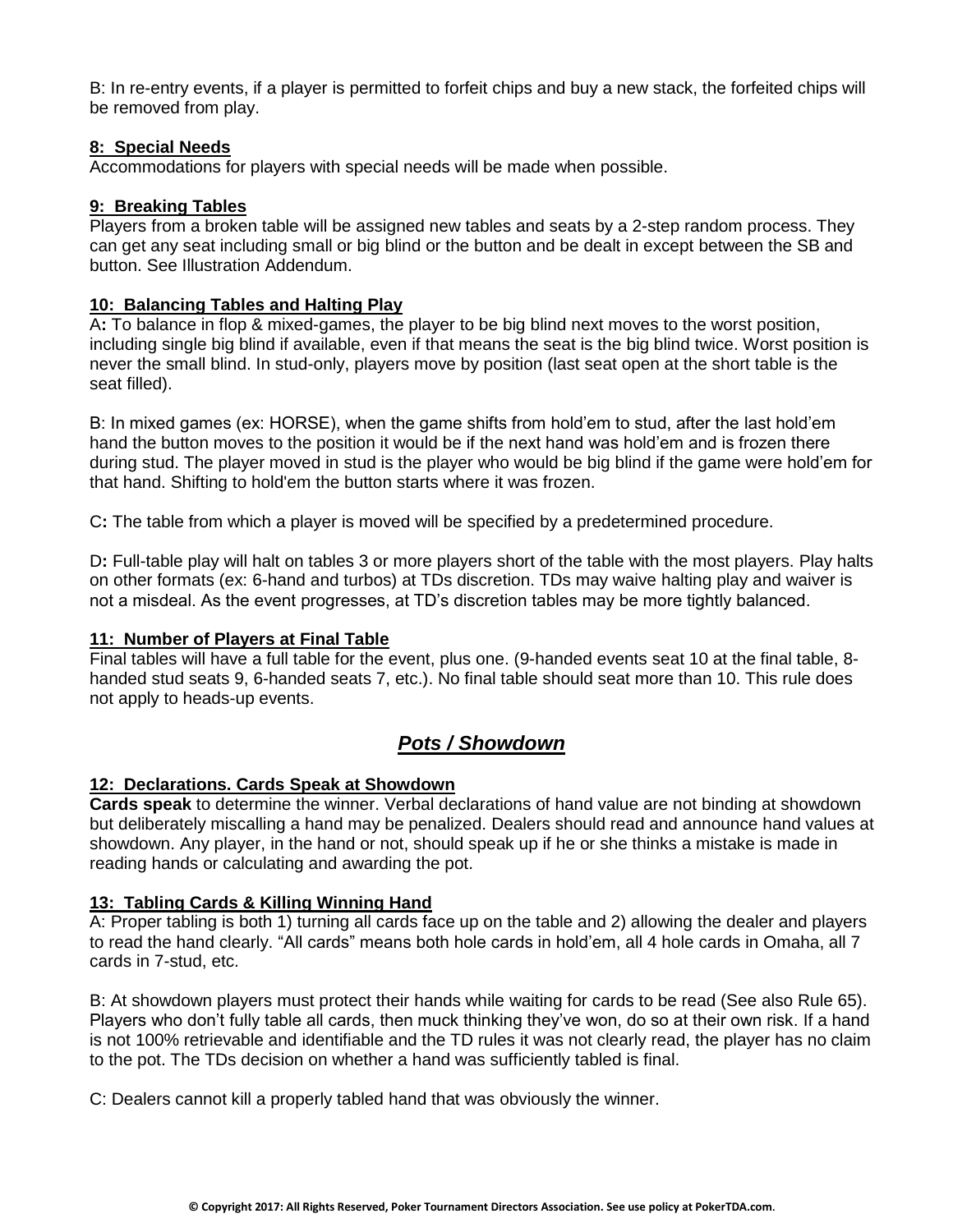## **14: Live Cards at Showdown**

Discarding non-tabled cards face down does not automatically kill them; players may change their minds and table cards that remain 100% identifiable and retrievable. Cards are killed by the dealer when pushed into the muck or otherwise rendered irretrievable and unidentifiable.

#### **15: Showdown and Discarding Irregularities**

A: If a player tables one card that would make a winning hand, the dealer should advise the player to table all cards. If the player refuses, the floor should be called.

B: If a player bets then discards thinking he or she has won (forgetting another player is still in the hand), the dealer should hold the cards and call the floor (a Rule 58 exception). If cards are mucked and not retrievable and identifiable to 100% certainty, the player is out and not entitled to a refund of called bets. If cards are mucked and the player initiated a bet or raise not yet called, the uncalled amount will be returned.

## **16: Face Up for All-Ins**

All hands will be tabled without delay once a player is all-in and all betting action by all other players in the hand is complete. No player who is either all-in or has called all betting action may muck his or her hand without tabling. All hands in both the main and side pot(s) must be tabled and are live. See Illustration Addendum.

## **17: Non All-In Showdowns & Showdown Order**

A: In a non all-in showdown, if cards are not spontaneously tabled or discarded, the TD may enforce an order of show. The last aggressive player on the final betting round (final street) must table first. If there was no final round bet, the player who would act first in a final betting round must table first (i.e. first seat left of the button in flop games, high hand showing in stud, low hand in razz, etc.).

B: A non all-in showdown is uncontested if all but one player mucks face down without tabling. The last player with live cards wins and is not required to table the cards.

## **18: Asking to See a Hand**

A: Players not still in possession of cards at showdown, or who have mucked their cards face down without tabling, lose any rights or privileges to ask to see any hand.

B: If there was a river bet, any caller has an inalienable right to see the last aggressor's hand on request ("the hand they paid to see") provided the caller tabled or retains his or her cards. TDs discretion governs all other requests such as to see the hand of another caller, or if there was no river bet. See Illustration Addendum [adopted 2013].

#### **19: Playing the Board at Showdown**

To play the board, a player must table all hole cards to get part of the pot (See Rule 13-A).

## **20: Awarding Odd Chips**

First, odd chips will be broken into the smallest denomination in play. A) Board games with 2 or more high or low hands: the odd chip goes to the first seat left of the button. B) Stud, razz, and if 2 or more high or low hands in stud/8: the odd chip goes to the high card by suit in the player's 5-card winning hand. C) H/L split: the odd chip in the total pot goes to the high side. D) If identical hands win both high and low (ex: 2 Omaha/8 wheels) the pot is split as evenly as possible. See Illustration Addendum.

#### **21: Side Pots**

Each side pot will be split separately.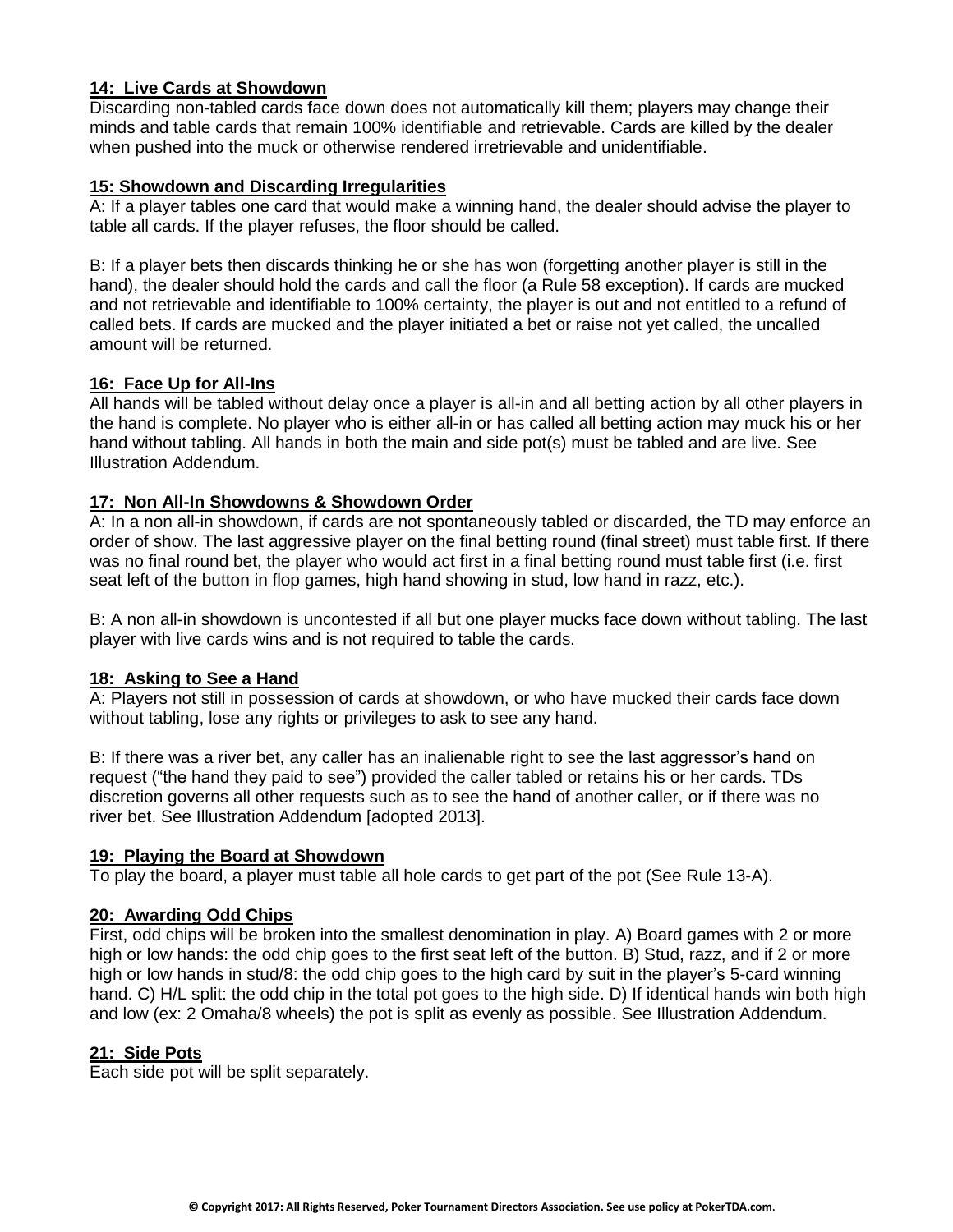## **22: Disputed Hands and Pots**

The reading of a tabled hand may be disputed until the next hand begins (see Rule 23). Accounting errors in calculating and awarding the pot may be disputed until substantial action occurs on the next hand. If a hand finishes during a break, the right to any dispute ends 1 minute after the pot is awarded.

# *General Procedures*

#### **23: New Hand & New Limits**

A new level will not be announced until the clock reaches zero. The new level applies to the next hand. A hand begins on the first riffle, push of the shuffler button, or on the dealer push.

### **24: Chip Race, Scheduled Color Ups**

A: At scheduled color-ups, chips will be raced off starting in seat 1, with a maximum of one chip awarded to a player. Players can't be raced out of play: a player losing his or her last chip(s) in a race will get 1 chip of the lowest denomination still in play.

B: Players must have their chips fully visible and are encouraged to witness the chip race.

C: If after the race, a player still has chips of a removed denomination, they will be exchanged for current denominations only at equal value. Chips of removed denominations that do not fully total at least the smallest denomination still in play will be removed without compensation.

#### **25: Cards & Chips Kept Visible, Countable, & Manageable. Discretionary Color-Ups**

A: Players are entitled to a reasonable estimation of their opponents' chip counts; thus, chips should be kept in countable stacks. The TDA recommends clean stacks of 20 chips each as a standard. Higher denomination chips must be visible and identifiable at all times.

B: TDs control the number and denominations of chips in play and may color up at their discretion. Discretionary color ups are to be announced.

C: Players must keep live hands in plain view at all times.

#### **26: Deck Changes**

Deck changes will be on the dealer push or level changes or as prescribed by the house. Players may not ask for deck changes.

#### **27: Re-buys**

Players may not miss a hand. Players declaring intent to rebuy before a hand are playing chips behind and must make the re-buy.

#### **28: Rabbit Hunting**

Rabbit hunting (revealing cards that would have come if the hand had not ended) is not allowed.

#### **29: Calling for a Clock**

If in TD's judgement reasonable time has passed, he or she may call the clock or approve a clock request by any player in the event. A player on the clock has up to 25 seconds plus a 5 second countdown to act. If the player faces a bet and time expires, the hand is dead; if not facing a bet, the hand is checked. A tie goes to the player. TDs may adjust the time allowed and take other steps to fit the game and stop persistent delays. See also Rules 2 and 70.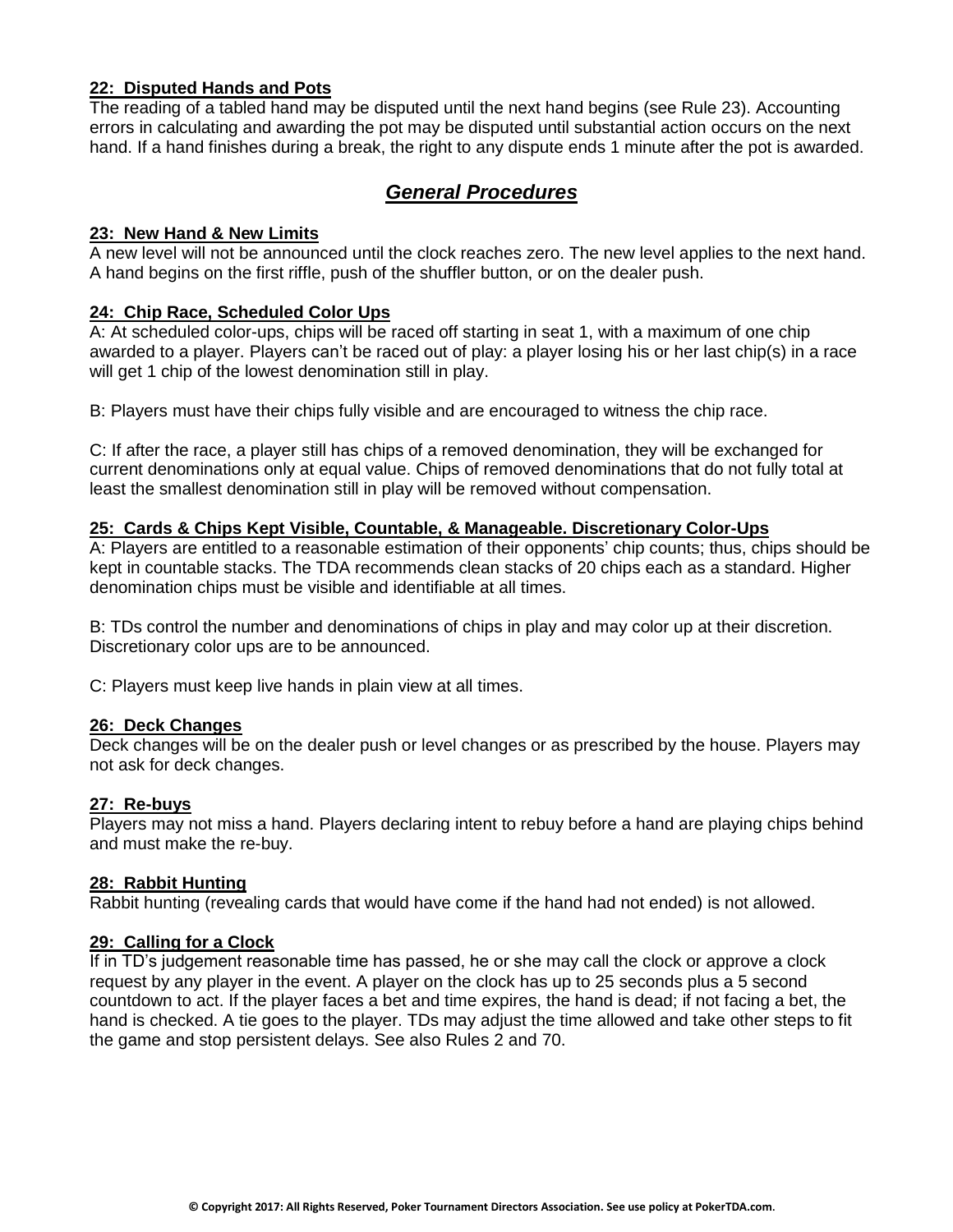# *Player Present / Eligible for Hand*

## **30: At Your Seat and Live Hands**

To have a live hand, players must be at their seats when the last card is dealt to all players on the initial deal. Players not then at their seats may not look at their cards which are killed immediately. Their posted blinds and antes forfeit to the pot and an absent player dealt the stud bring-in card posts the bring-in. Players must be at their seats to call for a clock (Rule 29). "At your seat" means in reach of your chair. This rule is not intended to encourage players to be out of their seats while in a hand.

## **31: At the Table with Action Pending**

Players with live hands (including players all-in or otherwise finished betting) must remain at the table for all betting rounds and showdown. Leaving the table is incompatible with protecting your hand and following the action, and is subject to penalty.

# *Button / Blinds*

## **32: Dead Button**

Tournament play will use a dead button.

## **33: Dodging Blinds**

Players who intentionally dodge any blind when moving from a broken table will incur a penalty.

#### **34: Button in Heads-up**

Heads-up, the small blind is the button, is dealt the last card, and acts first pre-flop and last on all other betting rounds. Starting heads-up play, the button may need to be adjusted to ensure no player has the big blind twice in a row.

# *Dealing Rules*

#### **35: Misdeals**

A: Misdeals include but are not necessarily limited to: 1) 2 or more boxed cards on the initial deal; 2) first card dealt to the wrong seat; 3) cards dealt to a seat not entitled to a hand; 4) a seat entitled to a hand is dealt out; 5) In stud, if any player's first 2 downcards are exposed by dealer error; 6) In flop games, if 1 of the first 2 cards dealt off the deck or any other 2 downcards are exposed by dealer error. House standards apply for draw games (ex: lowball).

B: Players may be dealt 2 consecutive cards on the button (see also Rule 37).

C: In a misdeal, the re-deal is an exact re-play: the button does not move, no new players are seated, and limits stay the same. Cards are dealt to players on penalty or not at their seats for the original deal (Rule 30), then their hands are killed. The original deal and re-deal count as one hand for a player on penalty, not two.

D: Once substantial action occurs a misdeal cannot be declared; the hand must proceed (See Rule 36).

## **36: Substantial Action (SA)**

Substantial Action is either A) any 2 actions in turn, at least one of which puts chips in the pot (i.e. any 2 actions except 2 checks or 2 folds) or B) any combination of 3 actions in turn (check, bet, raise, call, fold). Posted blinds do not count towards SA. See Rules 35-D & 44-B.

## **Rule 37: Button with Too Few Cards**

A player on the button dealt too few cards should announce it immediately. Missing button cards may be replaced even after substantial action if permitted for the game type. However, if the button acts on a hand with too few cards (by check or bet), the hand is dead.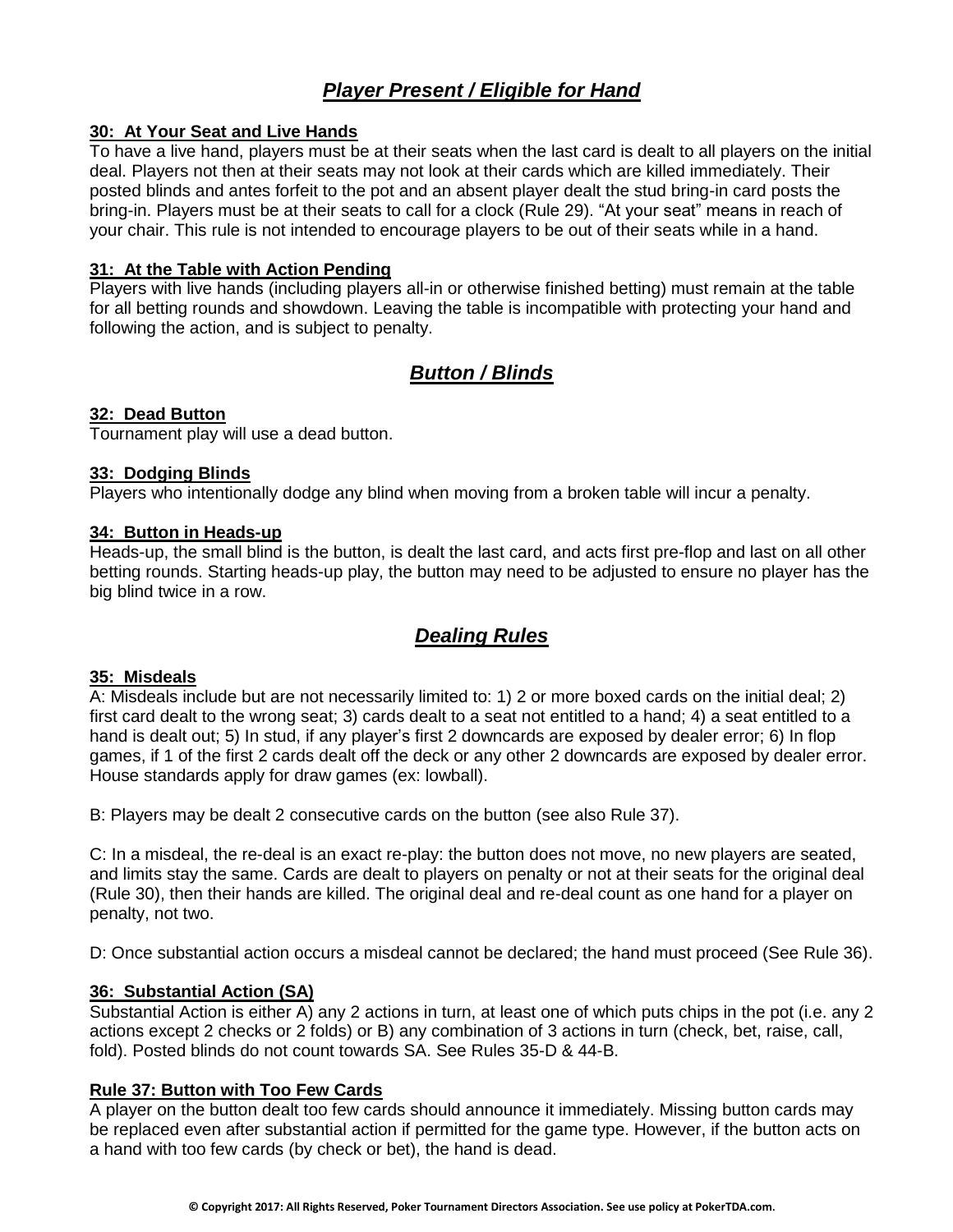## **Rule 38: Burns After Substantial Action**

The burn card is to protect the stub, not "preserve card order". If SA occurs and a hand is killed due to the wrong number of cards, all cards of the killed hand are mucked and randomness applies to further dealing. The stub is treated as a normal stub and one and only one card is burned off the stub for each subsequent street. See Illustration Addendum.

#### **39: Four-Card Flops and Premature Cards**

If the flop has 4 rather than 3 cards, exposed or not, the floor will be called. The dealer then scrambles the 4 cards face down, the floor randomly selects one as the next burn card and the other 3 are the flop. For prematurely dealt cards, see Recommended Procedure 5.

# *Play: Bets & Raises*

## **40: Methods of Betting: Verbal and Chips**

A: Bets are by verbal declaration and/or pushing out chips. If a player does both, whichever is first defines the bet. If simultaneous, a clear and reasonable verbal declaration takes precedence, otherwise the chips play. In unclear situations or where verbal and chips are contradictory, the TD will determine the bet based on the circumstances and Rule 1. See Illustration Addendum. See also Rule 57.

B: Verbal declarations may be general ("call", "raise"), a specific amount only ("one thousand") or both ("raise, one thousand").

C: For all betting rules, declaring a specific amount only is the same as silently pushing out an equal amount. Ex: Declaring "two hundred" is the same as silently pushing out 200 in chips.

## **41: Acting in Turn**

A: Players must act in turn verbally and/or by pushing out chips. Action in turn is binding and commits chips to the pot that stay in the pot.

B: Players must wait for clear bet amounts before acting. Ex: NLHE, A says "raise" (but no amount), and B quickly folds. B should wait to act until A's raise amount is clear.

#### **42: Binding Declarations / Undercalls in Turn**

A: General verbal declarations in turn (such as "call" or "raise") commit a player to the full current action. See Illustration Addendum

B: A player undercalls by declaring or pushing out less than the call amount without first declaring "call". An undercall is a mandatory full call if made in turn facing 1) any bet heads-up or 2) the opening bet on any round multi-way. In other situations, TD's discretion applies. The opening bet is the first chip bet of each betting round (not a check). In blind games the posted BB is the pre-flop opener. All-in buttons reduce undercall frequency (See Recommended Procedure 1). This rule governs when players must make a full call and when, at TDs discretion they may forfeit an undercall and fold. For underbets and underraises, see Rule 43.

C: If two or more undercalls occur in sequence, play backs up to the first undercaller who must correct his or her bet per Rule 42-B. The TD will determine how to treat hands of the remaining bettors based on the circumstances.

## **43: Incorrect Bets, Underbets & Underraises**

A: In limit and no-limit, opening or raising less than the minimum legal amount is corrected anywhere on the current street (if on the river any time before showdown starts). Ex: NLHE 100-200, post-flop A opens for 600 and B raises to 1000 (a 200 underraise). C and D call, E folds then the error is noticed. Increase the bet to 1200 total for all bettors any time before the turn is dealt. After the turn the error stands. For undercalls, see Rule 42.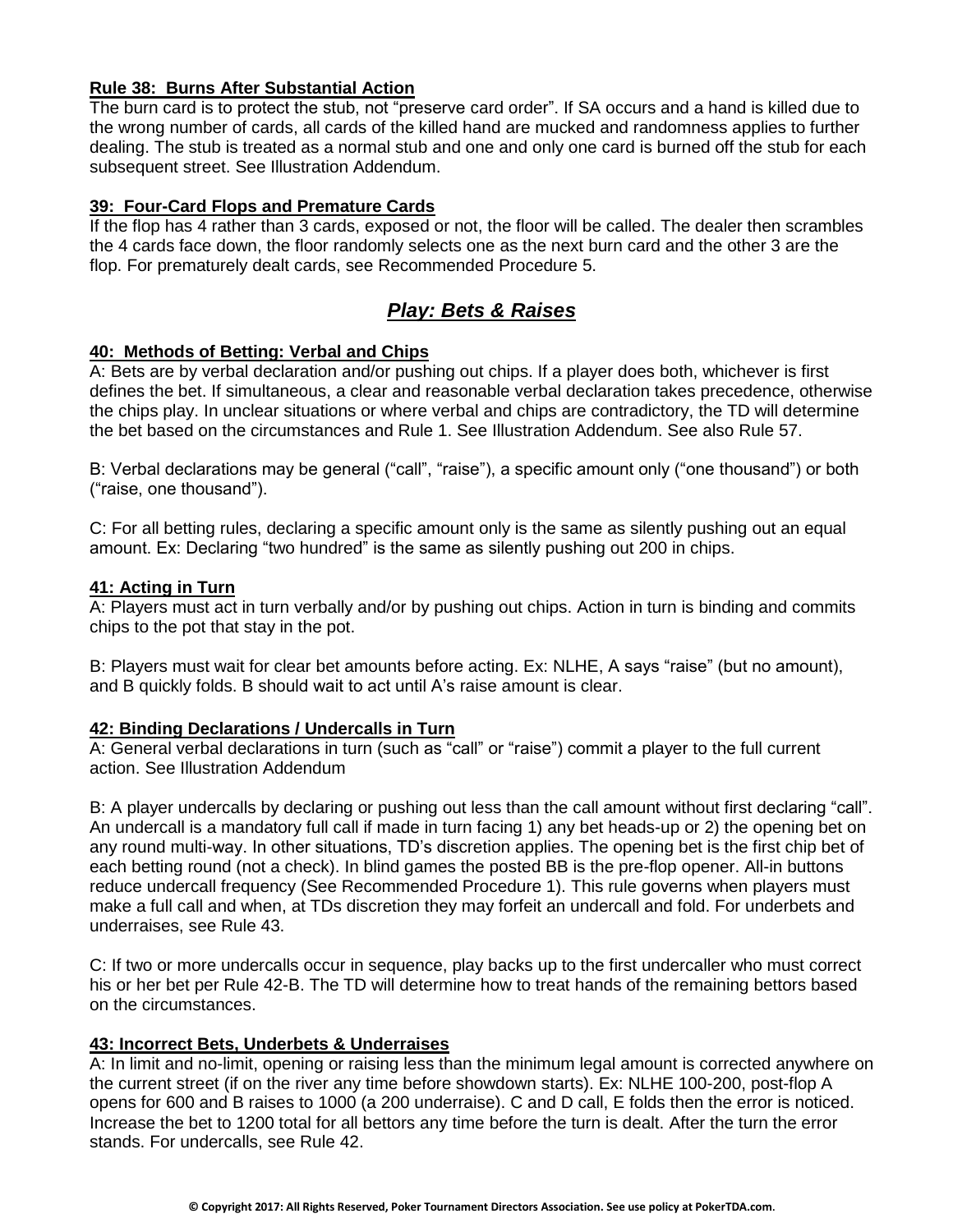B: In pot limit, if a player underbets the pot based on an inaccurate count, if the pot count is too high (an illegal bet), it will be corrected for all players anywhere on the current street; if too low, corrected until substantial action occurs after the bet. See Illustration Addendum.

## **44: Action Out of Turn (OOT)**

A: Any action out of turn (check, call, or raise) will be backed up to the correct player in order. The OOT action is subject to penalty and is binding if action to the OOT player does not change. A check, call or fold by the correct player does not change action. If action changes, the OOT action is not binding; any bet or raise is returned to the OOT player who has all options: call, raise, or fold. An OOT fold is binding. See Illustration Addendum.

B: Players skipped by OOT action must defend their right to act. If a skipped player had reasonable time and does not speak up before substantial action (Rule 36) OOT occurs after the player, the OOT action is binding. Action backs up and the floor will rule on how to treat the skipped hand given the circumstances, including ruling the hand dead or limiting the player to non-aggressive action. See Addendum.

## **45: Methods of Calling**

Standard and acceptable forms of calling include: A) saying "call"; B) pushing out chips equal to a call; C) silently pushing out an overchip; or D) silently pushing out multiple chips equal to a call under the multi-chip rule (Rule 50). Silently betting chip(s) relatively tiny to the bet (ex: blinds 2k-4k. A bets 50k, B then silently puts out one 1k chip) is non-standard, strongly discouraged, subject to penalty, and will be interpreted at TDs discretion, including being ruled a full call.

## **46: Methods of Raising**

In no-limit or pot-limit, a raise must be made by A) pushing out the full amount in one motion; B) verbally declaring the full amount prior to pushing out chips; or C) verbally declaring "raise" prior to pushing out the exact call amount then completing the raise in one additional motion. In option C, if other than the exact call amount but less than a minimum raise is first put out, it will be ruled a minimum raise. It is the responsibility of players to make their intentions clear.

# **47: Raise Amounts**

A: A raise must be at least equal to the largest prior bet or raise of the current betting round. If a player raises 50% or more of the largest prior bet but less than a minimum raise, he or she must make a full minimum raise. If less than 50% it is a call unless "raise" is first declared or the player is all-in (Rule 50- B). Declaring an amount or pushing out the same amount of chips is treated the same (Rule 40-C). Ex: NLHE, opening bet is 1000, verbally declaring "Fourteen hundred" or silently pushing out 1400 in chips are both calls unless raise is first declared. See Illustration Addendum.

B: Without other clarifying information, declaring raise and an amount is the total bet. Ex: A opens for 2000, B declares "Raise, eight thousand." The total bet is 8000.

## **48: Re-Opening the Bet.**

In no-limit and pot limit, an all-in wager (or multiple short all-ins) totaling less than a full bet or raise does not reopen betting for players who have already acted and are not facing at least a full bet or raise when the action returns to them. In limit, at least 50% of a full bet or raise is required to re-open betting for players who have already acted. See Illustration Addendum.

## **49: Oversized Chip Betting**

If facing a bet or blind, pushing out a single oversized chip (including your last chip) is a call if raise isn't first declared. To raise with an overchip you must declare raise before the chip hits the table surface. If raise is declared but no amount is stated, the raise is the maximum allowable for the chip. If not facing a bet, pushing out an overchip silently (no declaration) is a bet of the maximum for the chip.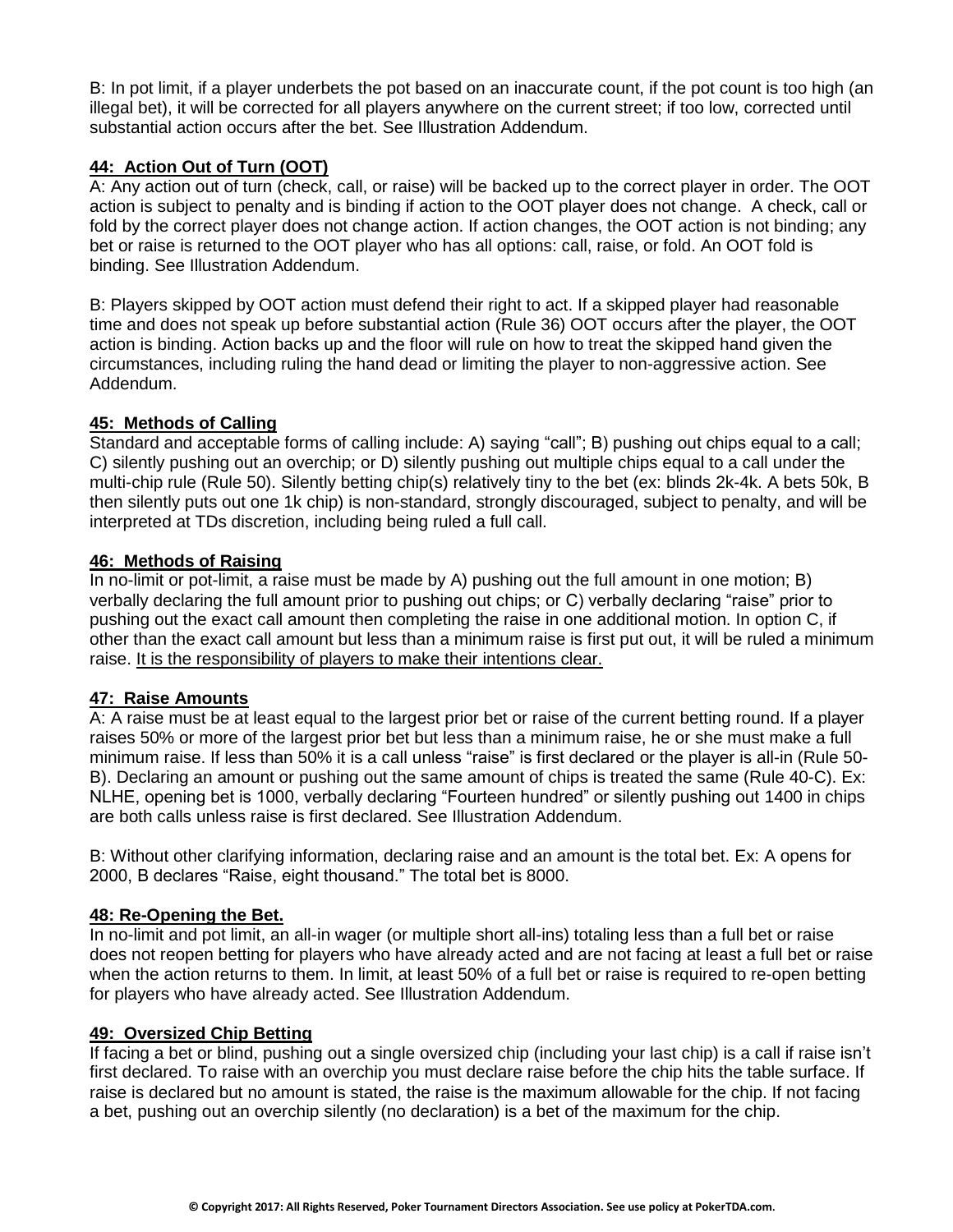## **50: Multiple Chip Betting**

A: If facing a bet, unless raise or all-in is declared first, a multiple-chip bet (including a bet of your last chips) is a call if every chip is needed to make the call; i.e. removal of just one of the smallest chips leaves less than the call amount. Ex-1: Player A opens for 400: B raises to 1100 total (a 700 raise), C puts out one 500 and one 1000 chip silently. This is a call because removing the 500 chip leaves less than the 1100 call amount. Ex-2: NLHE 25-50. Post-flop A opens for 1050 and B puts out his last chips (two 1000's). B calls unless raise or all-in was first declared.

B: If every chip is not needed to make the call; i.e. removal of just one of the smallest chips leaves the call amount or more: 1) if the player has chips remaining, the bet is governed by the 50% standard in Rule 47; 2) if the player's last chips are bet he or she is all-in whether reaching the 50% threshold or not. See Illustration Addendum.

#### **51: Prior Bet Chips Not Pulled In**

A: If a player bets silently when facing a raise and has chips in front not yet pulled in from a prior bet, several factors affect whether this bet is a call or re-raise including: whether the prior chips cover the bet, whether any prior chips are pulled back, whether all new chips are needed to call, and any gestures the player makes. Because several possibilities exist, players should verbally declare their bets before putting out new chips on top of prior-bet chips not yet pulled in. See Addendum for specific situations.

B: If facing action, clearly pulling back a prior bet chip binds a player to call or raise; he or she may not put the chip(s) back out and fold.

#### **52: Number of Allowable Raises**

There is no cap on the number of raises in no-limit and pot-limit. In limit play, there is a limit to raises even when heads-up until the event is down to 2 players; the house limit applies.

#### **53: Accepted Action**

Poker is a game of alert, continuous observation. It is the caller's responsibility to determine the correct amount of an opponent's bet before calling, regardless of what is stated by others. If a caller requests a count but receives incorrect information from a dealer or player, then pushes out that amount, the caller has accepted the full correct action & is subject to the correct wager or all-in amount. As with all situations, Rule 1 may apply at TD's discretion.

#### **54: Pot Size & Pot-Limit Bets**

A: Players are entitled to a pot count in pot-limit only. Dealers will not count the pot in limit and no-limit.

B: Pre-flop a short all-in blind will not affect calculation of the maximum pot limit bet. Post-flop, bets are based on actual pot size.

C: Declaring "I bet the pot" is not a valid bet in no-limit but it does bind the player to making a valid bet (at least a minimum bet), and may be subject to penalty. If the player faces a bet he or she must make a valid raise.

#### **Rule 55: Invalid Bet Declarations**

If a player faces no bet and: A) declares "call", it is a check; B) declares "raise", the player must make at least a minimum bet. A player declaring "check" when facing a bet may call or fold, but cannot raise.

#### **56: String Bets and Raises**

Dealers will call string bets and raises.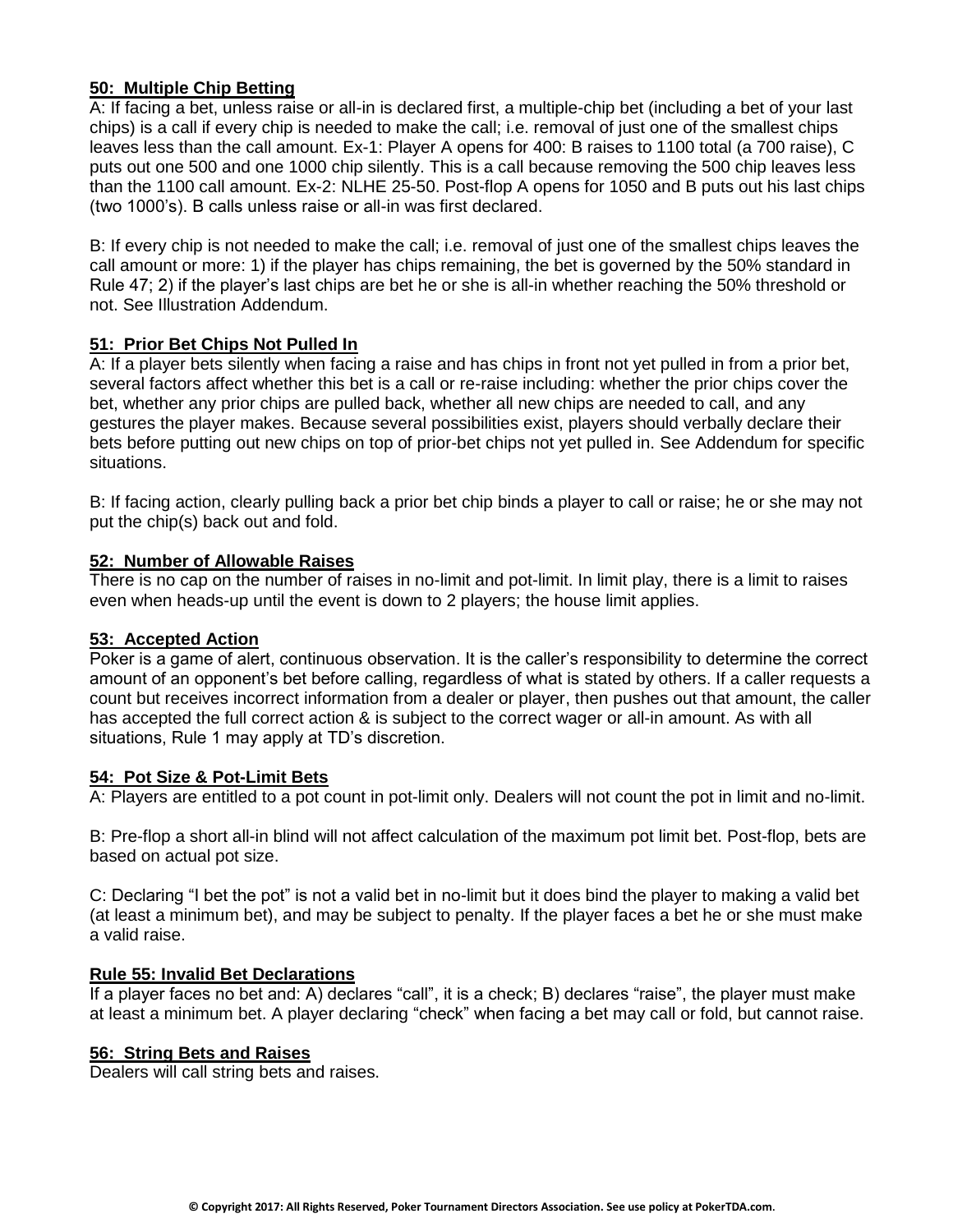## **57: Non-Standard & Unclear Betting**

Players use unofficial betting terms and gestures at their own risk. These may be interpreted to mean other than what the player intended. Also, if a declared bet can legally have multiple meanings, it will be ruled the highest reasonable amount that is less than or equal to the pot size\* before the bet. Ex: NLHE 200-400, the pot totals less than 5000, player declares "I bet five." With no other clarifying information, the bet is 500; if the pot totals 5000 or more, the bet is 5000. \*The pot is the total of all prior bets including any bets in front of a player not yet pulled in. See Rules 2, 3, 40 & 46.

## **58: Non-Standard Folds**

Any time before the end of the final betting round, folding in turn if there's no bet to you (ex: facing a check or first to act post-flop) or folding out of turn are binding folds subject to penalty.

## **59: Conditional & Premature Declarations**

A: Conditional statements of future action are non-standard and strongly discouraged. At TDs discretion they may be binding and/or penalized. Example: "if – then" statements such as "If you bet, I will raise."

B: If Player A declares "bet" or "raise" and B calls before A's exact bet amount is known, the TD will rule the bet as best fits the situation including possibly obliging B to call any amount.

## **60: Count of Opponent's Chip Stack**

Players are entitled to a reasonable estimation of opponents' chip stacks (Rule 25). A player may request a more precise count only if facing an all-in bet and it is his or her turn to act. The all-in player is not required to count; on request the dealer or floor will count it. Accepted action applies (Rule 53). Visible and countable chip stacks (Rule 25) greatly help counting accuracy.

## **61: Over-Betting Expecting Change**

Betting should not be used to obtain change. Pushing out more than the intended bet can confuse everyone at the table. All chips pushed out silently are at risk of being counted in the bet. Ex: the opening bet is 325 to player A who silently puts out 525 (one 500 and one 25), expecting 200 change. This is a raise to 650 under the multiple chip rule (Rule 50).

## **62: All-In with Chips Found Behind Later**

If A bets all-in and a hidden chip is found behind after a player calls, the TD will determine if the chip behind is part of accepted action (Rule 53). If not part of the action, A is not paid off for the chip(s) if he or she wins. If A loses, he or she is not saved by the chip(s) and the TD may award the chip(s) to the winning caller.

# *Play: Other*

## **63: Chips Out of View and in Transit**

Players may not hold or transport chips in a way that takes them out of view. A player who does so will forfeit the chips and may be disqualified. The forfeited chips will be taken out of play. The TDA recommends the house provide racks or bags to transport chips when needed.

#### **64: Lost and Found Chips**

Lost and found chips will be taken out of play and returned to tournament inventory.

## **65: Accidentally Killed / Fouled / Exposed Hands**

A: Players must protect their hands at all times, including at showdown while waiting for hands to be read. If the dealer kills a hand by mistake or if in TDs judgement a hand is fouled and cannot be identified to 100% certainty, the player has no redress and is not entitled to a refund of called bets. If the player initiated a bet or raise and hasn't been called, the uncalled amount will be returned.

B: If a hand is fouled but can be identified, it remains in play despite any cards exposed.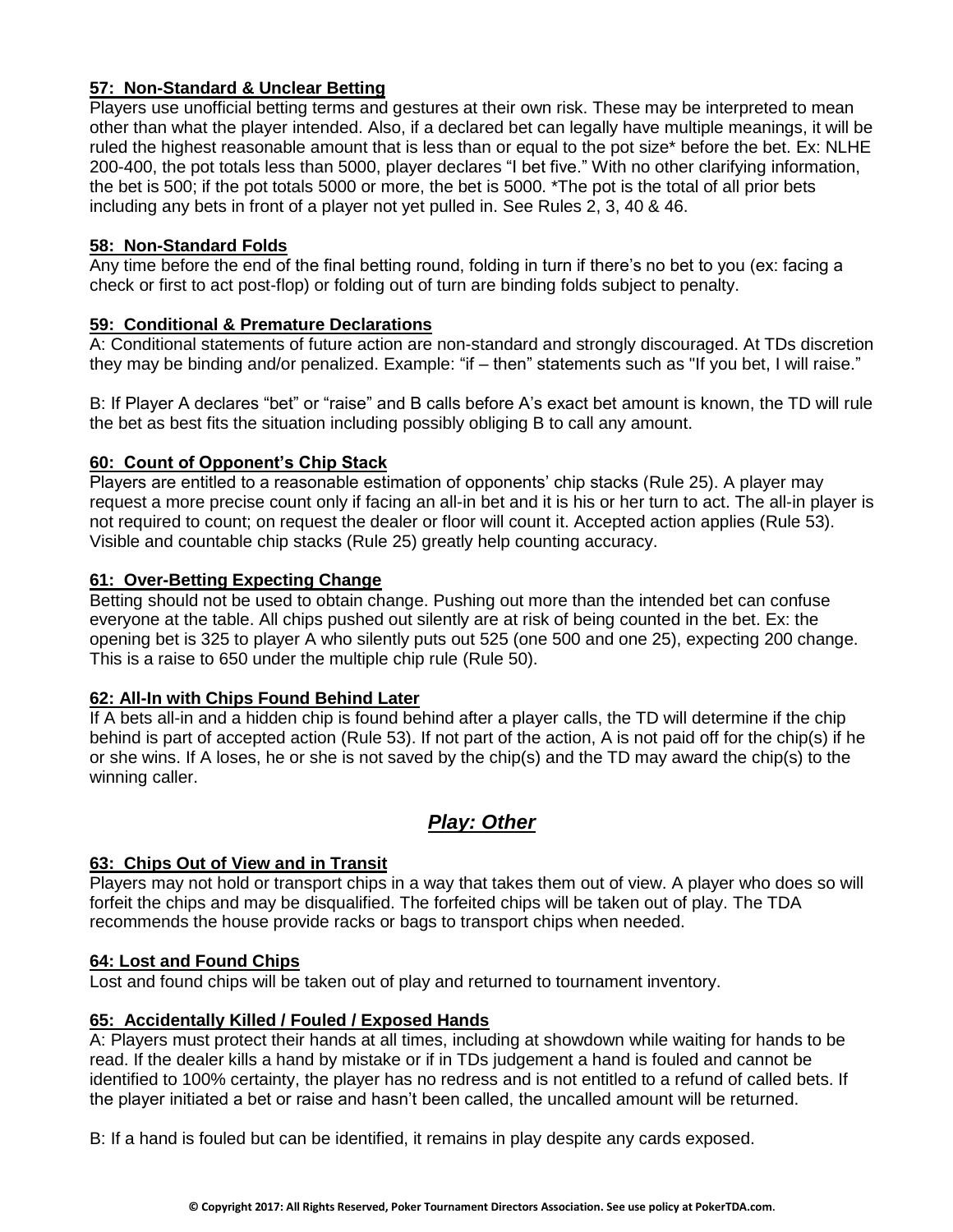### **66: Dead Hands and Mucking in Stud**

In stud poker, if a player picks up the upcards while facing action, the hand is dead. Proper mucking in stud is turning down all up cards and pushing them all forward face down.

# *Etiquette & Penalties*

## **67: No Disclosure**

Players must protect other players in the tournament at all times. Therefore players, whether in the hand or not, must not:

- 1. Discuss contents of live or mucked hands,
- 2. Advise or criticize play at any time,
- 3. Read a hand that hasn't been tabled.

One-player-to-a-hand is in effect. Among other things, this rule prohibits showing a hand to or discussing strategy with another player, advisor, or spectator.

## **68: Exposing Cards and Proper Folding**

Exposing cards with action pending may result in a penalty but not a dead hand. Any penalty begins at the end of the hand. When folding, cards should be pushed forward low to the table, not deliberately exposed or tossed high ("helicoptered"). See also Rule 66.

#### **69: Ethical Play**

Poker is an individual game. Soft play will result in penalties, which may include chip forfeiture and/or disqualification. Chip dumping and other forms of collusion will result in disqualification.

#### **70: Etiquette Violations**

Etiquette violations are subject to enforcement actions in Rule 71. Examples include but are not limited to: persistent delay of the game, unnecessarily touching another player's person, cards or chips, repeatedly acting out of turn, betting out of reach of the dealer, abusive conduct, and excessive chatter.

#### **71: Warnings, Penalties, & Disqualification**

A: Enforcement options include verbal warnings, one or more "missed hand" or "missed round" penalties, and disqualification. For missed rounds, the offender will miss one hand for every player (including him or her) at the table when the penalty is given multiplied by the number of penalty rounds. Repeat infractions are subject to escalating penalties. Players away from the table or on penalty may be anted or blinded out of a tournament.

B: A penalty may be invoked for etiquette violations (Rule 70), card exposure with action pending, throwing cards, violating one-player-to-a-hand, or similar incidents. Penalties will be given for soft play, abuse, disruptive behavior, or cheating. Checking the exclusive nuts when last to act on the river is not an automatic soft play violation; TD's discretion applies based on the situation.

C: Players on penalty must be away from the table. Cards are dealt to their seats, their blinds and antes are posted, their hands are killed after the initial deal, and if dealt the stud bring-in card they must post the bring-in.

D: Chips of a disqualified player shall be removed from play.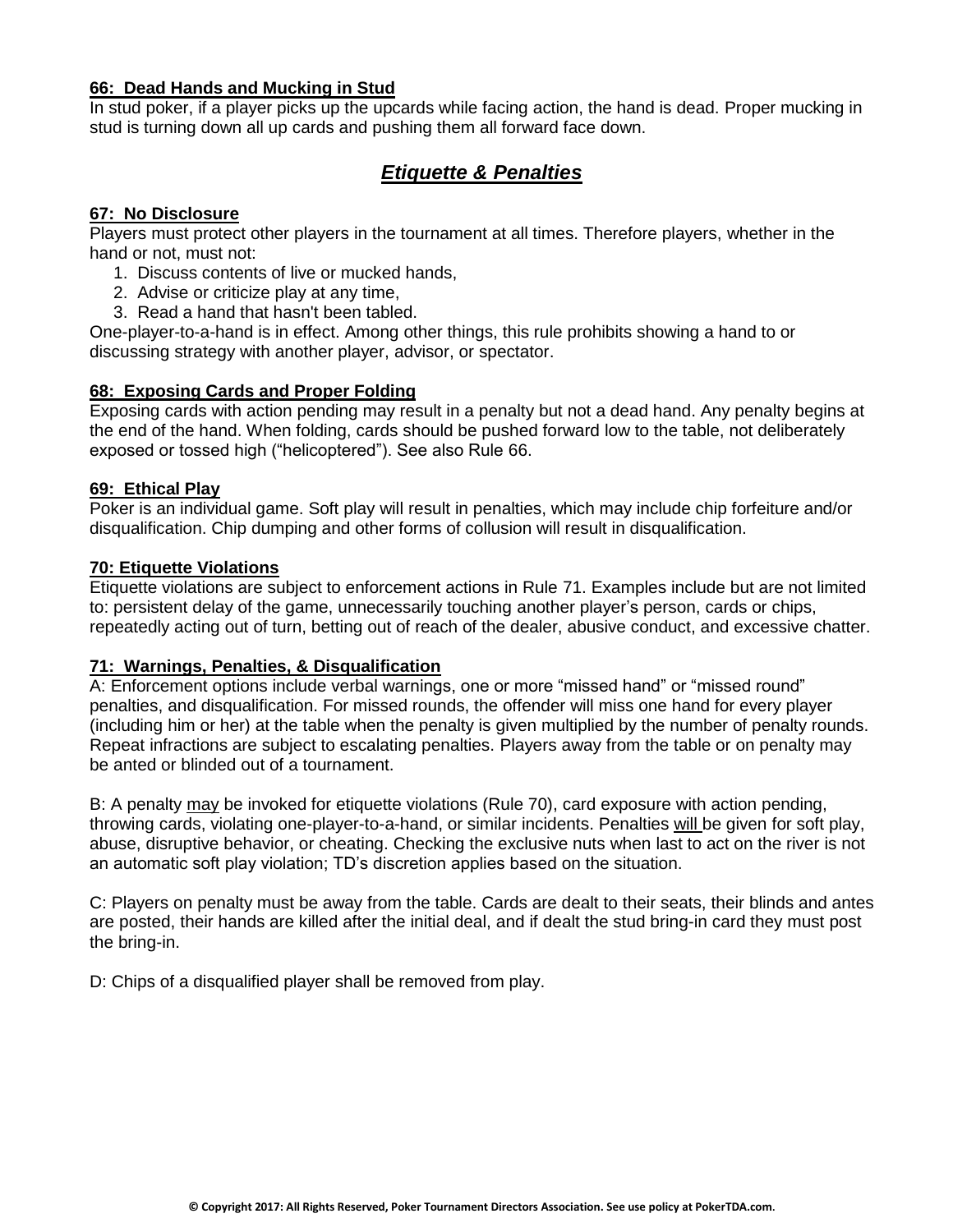

# **POKER TOURNAMENT DIRECTORS ASSN. 2017 Recommended Procedures, Version 3.0, Oct. 24, 2017**

TDA Recommended Procedures are policy suggestions to reduce errors and improve event management. They also may apply to situations with too many variations to address in one universal rule. The fairest ruling in these cases may require use of multiple rules, evaluation of all circumstances, and reliance on Rule 1 as a primary guide.

## **RP-1. All-In Buttons**

All-in buttons clearly indicate a player is "all-in." The dealer should keep the buttons (not each player). When a player bets all-in, the dealer places an all-in button in front of the player, in full view of the rest of the table.

## **RP-2. Bringing in Bets is Discouraged**

Routinely bringing in chips as betting and raising proceeds around the table is poor dealing practice. Reducing bet stacks can influence action, create confusion & increase errors. Dealers should not touch a player's bet unless a count is needed. Only the player currently facing action may ask the dealer to bring-in bets.

## **RP-3. Personal Belongings**

The table surface is vital for chip stack management, dealing, and betting. The table and nearby spaces (legroom & walkways) must not be cluttered by non-essential personal items. Each cardroom should clearly display its policy on items allowed in the tournament area.

#### **RP-4. Disordered Stub**

When cards remain to be dealt on a hand and the stub is accidentally dropped and appears to be disordered: 1) first try to reconstruct the stub in its original order if possible; 2) If not possible, create a new stub using only the stub cards (not the muck & prior burns). These should be scrambled, shuffled, cut, & play proceeds with the new stub; 3) If when dropped the stub is mixed in with the muck and/or burns, then scramble the mixed cards together, shuffle, and cut. Play proceeds with the new stub.

#### **RP-5. Prematurely Dealt Cards**

Board and burn cards are sometimes dealt prematurely, before action on the preceding round is finished. The general procedures for these situations are:

A: Premature flop, leave the flop burn card as the burn. Return the premature board cards to the deck stub and reshuffle the entire stub. Re-deal the flop (without another burn) from the newly shuffled stub.

B: A premature turn card is put to the side. Another card is burned, and the normal river card is used as the new turn card. After action on the turn, the premature turn card is placed back in the stub, the stub is reshuffled and a river card is dealt without another burn.

C: A premature river card is placed back into the remaining stub, and the premature river burn card is left as the river burn. Once action on the turn is completed, reshuffle the stub and deal the river without a new burn card.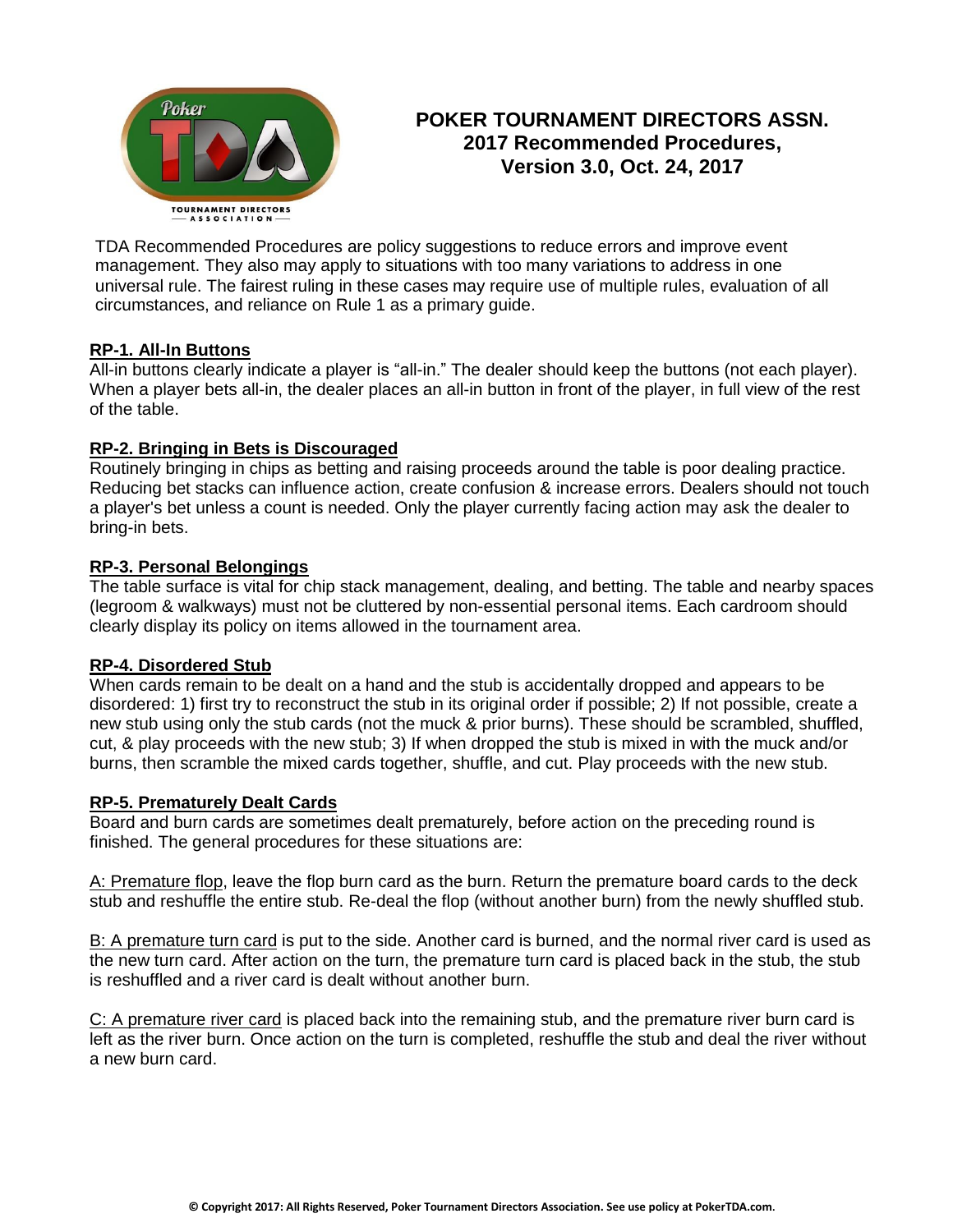D: For a premature card in stud, additional cards are dealt and placed to the side along with the premature card(s) to represent an entire round of cards for the remaining live players. Once action on the round is complete, burn and deal the next street as normal. On the final street the premature and additional cards set aside are placed back into the stub. Re-shuffle the stub and deal the final street.

#### **RP-6. Efficient Movement of Players**

Moving players for breaking and balancing should be expeditious so as not to unduly miss blinds or otherwise delay the game. If possible, players should have racks for chip transport and sufficient colorups should be done so players do not carry unusually large numbers of chips (see Rules 9, 10, & 63).

## **RP-7. Timing of Dealer Pushes**

The TDA recommends that dealers hold up the push 90 seconds prior to a scheduled break or a level change. This avoids having time expire in crucial stages of the game.

## **RP-8: Hand for Hand Procedures**

A: Payoff eligibility starts at the announcement: "finish the current hand you're on then hold up, we are going hand for hand". If enough players bust on the current hand to break into the money, the busting players will be eligible for a share of the place(s) paid on the current hand. Example: NLHE tournament paying 50 players. 52 players remain when the announcement is made and during the current hand 3 players bust. All 3 players will share in the 50<sup>th</sup> place payout.

B: During H4H play, each hand will run the same pre-determined amount of time off the clock regardless of how long the hand actually takes. The TDA standard is 2-minutes per hand. The 2-minute run-off starts with the current hand at time of announcement. Example: 17:30 remains in the current level when "finish the current hand…" is announced. At the start of the next hand the clock is set to 15:30. At the start of the following hand it is set to 13:30 and so on.

C: So that players can most clearly know the timing of level changes, whenever possible the clock should be reduced by 2-minutes each hand not after "batches" of multiple hands.

D: Blinds continue to increase as time elapses off the clock at the rate of 2 minutes per hand and new levels are reached.

E: Players are encouraged but not required to remain seated during H4H play.

F: In the event of an all-in and call during H4H, the cards of all players in the hand should remain face down. Dealers should not deal additional cards until instructed.

#### **RP-9: Tournament Stud Dealing Procedures**

A: If the first river card is dealt face-up in heads-up play, the opponent's card will also be face-up; if multi-way the opponents' cards are dealt down. In both cases, play opens with the player first to act on 6<sup>th</sup> street. Players with an exposed river card may elect to declare all-in (and not participate in further betting for the main pot) but they must do so prior to opening of betting by any player on the river.

B: Cards of a player not at his or her seat (See Rule 30) for the deal will be killed; the 4<sup>th</sup> street card will not be dealt to an absent player.

C: If there are two or more matching high hands showing in Stud (or Stud-8) or low hands in Razz, betting starts on the hand with the high card by suit in both games.

D: If the player dealt the low card by suit is all-in for the ante, betting starts to his or her left. Players with chips must bet at least the bring-in or fold.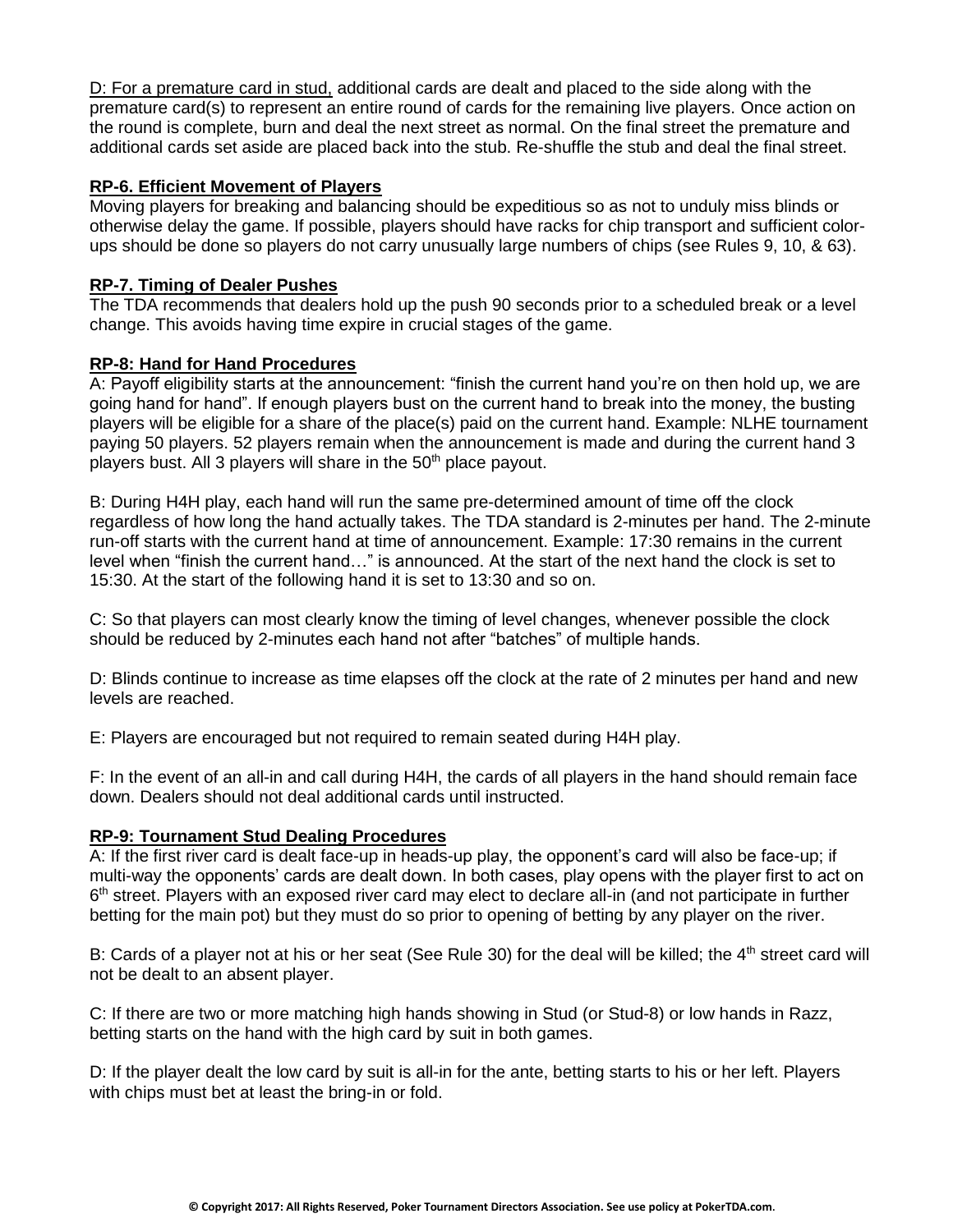

# **POKER TOURNAMENT DIRECTORS ASSN. Illustration Addendum 2017 Rules Version 3.0, Oct. 24, 2017**

The Poker TDA is a voluntary poker industry association founded in 2001. The TDA mission is to increase global uniformity of poker tournament rules. TDA Rules supplement the rules of this house. In case of conflict with a gaming agency, the agency rules apply.

# **Rule 9: Breaking Tables, 2-Step Random Process.**

A 2-step random or "double-blind" process assures that there is no favoritism in distributing new seat assignments. An example of one such process: 1) show players at the breaking table the new seat cards then scramble the cards face down and form a stack; 2) the dealer then deals one playing card face up to each player. The seat cards are then dealt out with the first seat card going to the player with the highest playing card by suit showing.

**Rule 16: Face Up for All-Ins. "**All hands will be tabled without delay once a player is all-in and all betting action by all other players in the hand is complete". This rule means that all downcards of all players will be turned up at once when at least one player is all-in and there is no chance of further betting action by the other player(s). Do not wait for the showdown to turn the cards up; do not wait for side pots to be divided before turning up the all-in who is only in for the main pot; if betting action is finalized on any street prior to the showdown, turn the cards up at that point and then run out the remaining cards.

**Example 1.** NLHE. Two players remain. On the turn, Player A (the shorter stack) pushes all-in and is called by B. Turn both A and B's downcards up at this point, then burn and turn the river and proceed to showdown.

# **Example 2.** NLHE. Three players remain.

Pre-flop, Player A (the shortest stack) pushes all-in and is called by both B and C. Do not turn cards up yet because B and C both have chips so further betting action is possible.

On the flop B and C check; betting is still possible so don't turn the cards up yet.

On the turn B pushes all-in and C calls. Turn all hands up now (A, B, and C) because no further betting is possible. Burn and turn the river then proceed to showdown. Award the side pot between B and C first, then award the main pot. Notice: you do not keep A's cards face down until the side pot between B and C is awarded.

# **Example 3.** NLHE. Three players remain.

Pre-flop, Player A (the shortest stack) pushes all-in for 700 and is called by both B and C who have several thousand each left. Do not turn cards up yet because B and C both have chips so further betting action is possible.

On the flop B and C check; betting is still possible so don't turn the cards up yet.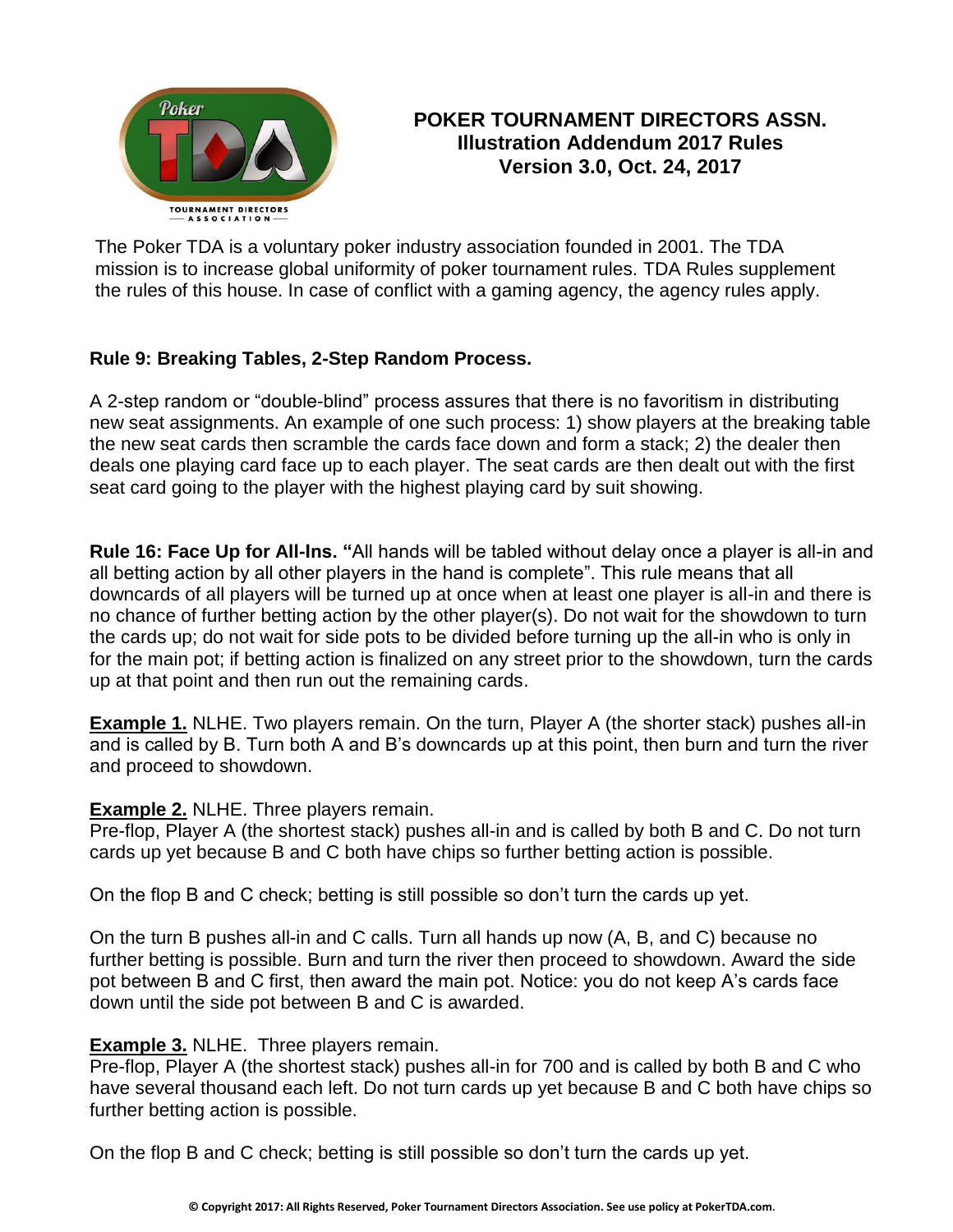On the turn B bets 1000 and C calls. Since both B and C still have chips and the river remains to be dealt, betting is still possible so don't turn the cards up yet.

On the river both B and C check. Turn all hands up now (A, B, and C) because betting is over and the hand is moving to showdown. Award the 2000 side pot between B and C first, then award the main pot. Notice: do not keep A's cards face down until the side pot between B and C is awarded.

# **Rule 18: Asking to See a Hand**

**Example 1:** NLHE. 3 players remain in the hand. There is no betting on the river and no player is all-in. At showdown Player A discards face down and the cards are pushed into the muck by the dealer. B tables his hand, showing trips. C pushes his cards forward face-down. B may ask to see C's hand because B has tabled his cards. However, B's request is at TDs discretion; B has no inalienable right to see it because there was no bet on the river thus he did not "pay to see C's hand." Neither A nor C may ask to see a competitor's hand because they have neither tabled their cards nor retained them.

**Example 2:** NLHE. 4 players remain in the hand. On the river A bets 1000, B calls, C raises to 5000, and D, A and B all call. No player is all-in. B tables his hand, showing trips. D instantly discards face down and the dealer kills his hand into the muck. C begins to push his cards forward face-down. Both A and B have an inalienable right to see C's hand on request because 1) they paid to see it as C was the last aggressor on the river and 2) both A and B retain their cards. D (who also called C) relinquished his right to see C's hand when he discarded without tabling. All other requests in this situation are at TD's discretion, such as B asking to see A's cards (the cards of another caller).

**Rule 20: Awarding Odd Chip(s).** F: When hands have identical value (ex: a wheel in Omaha/8) the pot will be split as evenly as possible.

**Example 1:** Omaha High/Low split. Two players win both high and low with 2-3-4-5-6 rainbow. A has 2-3-4-5-6s. B has 2-3-4-5-6c. The pot contains 66 chips total after being broken to smallest denominations. Right way to split: **as evenly as possible**; 33 to A and 33 to B. Wrong way to split: Divide entire pot 33 high, 33 low. Then give A the odd chip from the high pot for the high card by suit (6s), and give A the odd chip from the low pot for high card by suit (6s). A ends up with 34 chips while B gets 32.

**Example 2:** 7-Card Stud High/Low split. Two players win both high and low with 2-3-4-5-6. A has 2-3-4-5-6s. B has 2-3-4-5-6c. A has high card by suit (6s). The pot contains 66 chips total after being broken to smallest denominations. Right way to split: **as evenly as possible**; 33 to A with high card by suit, and 33 to B. Wrong way to split: See Example 1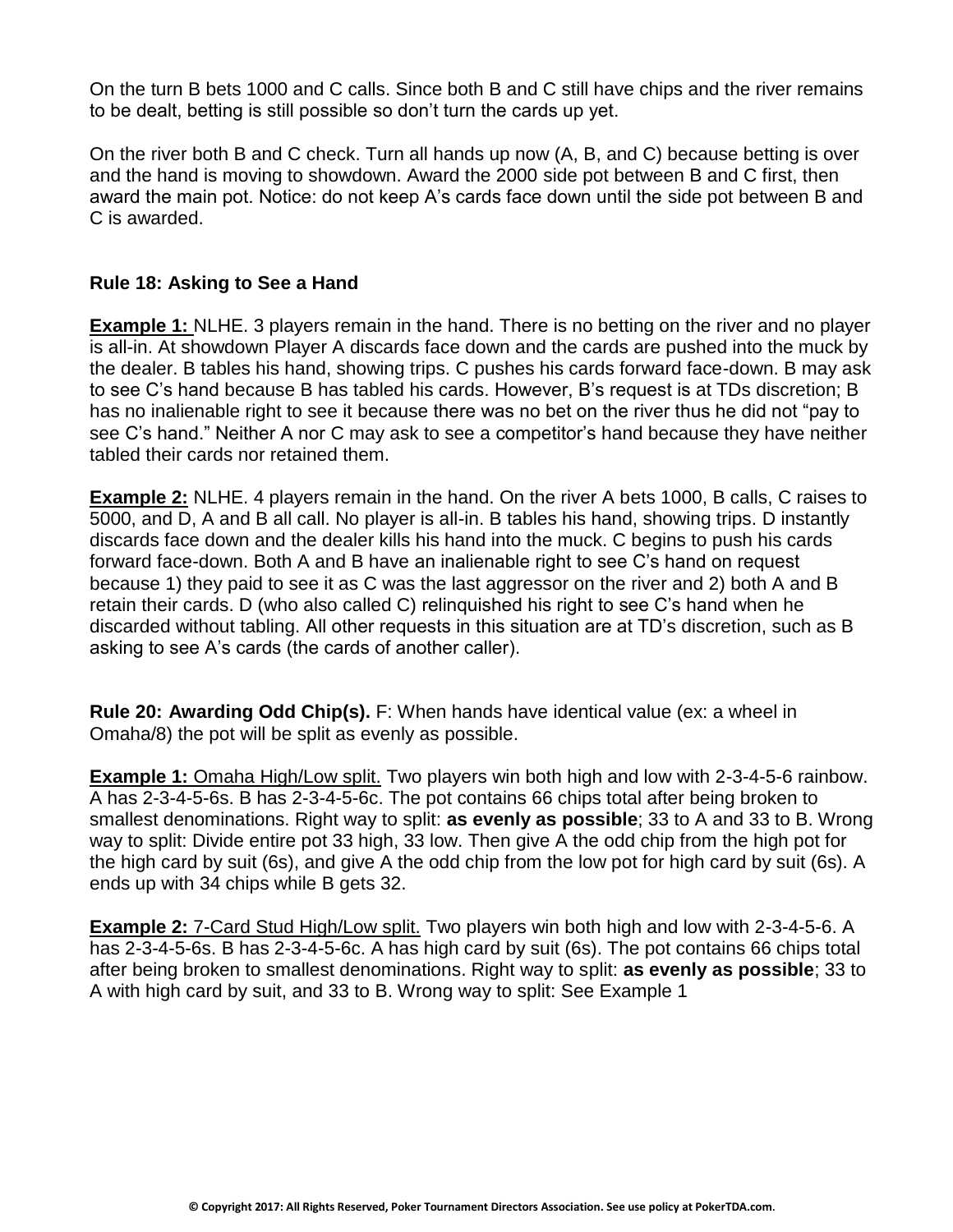## **Rule 38: Burns After Substantial Action**

**Example 1-A:** THE 50-100. SB / BB in seats 1 and 2. Pre-flop, initial cards dealt to all players. SB / BB in seats 1 and 2. Seat 3 (UTG) folds and Seat 4 calls, completing substantial action with 2 actions with chips. Seat 5 then realizes she has only 1 card and her hand is dead because SA has occurred. The dealer will burn only one card and then put out the flop. The dealer will not burn 2 cards to "return to the original stub order".

**Example 1-B:** Same game and initial deal. Seat 3 (UTG) folds and Seat 4 calls, completing substantial action. Seat 5 then realizes she has 3 cards and her hand is dead because SA has occurred. The dealer will burn one card and then put out the flop. The dealer will not consider Seat 5's third card as the burn and put out the flop without a burn off the stub.

**Rule 40-A: Methods of Betting, Unclear or Contradictory Bets. "**In unclear situations or where verbal and chips are contradictory, the TD will determine the bet based on the circumstances and Rule 1. See Illustration Addendum."

**Example 1:** THE, heads-up on the river Player A verbally declares "forty-two thousand" but pushes out only a 5k chip. Not everyone at the table heard the declaration. Player B pushes out 5k to call. Both players table and A has the best hand. Ruling criteria is mixed: verbal came first, but wasn't necessarily clear. The chip appeared to be a bet of 5k. In these unclear and contradictory situations, the TD will make the fairest ruling possible using Rule 1.

# **Rule 42: Binding Declarations / Undercalls in Turn**

**Example 1:** NLHE, blinds 1000-2000. Post-flop, A opens for 2000, B raises to 8000, C pushes out 2000 silently. C has undercalled B's bet. Per Rule 42-B, because B is not the opener (A is) and the round is still multi-way, at TD's discretion C may be required to make a full call or allowed to forfeit the 2000 undercall and fold.

**Example 2:** NLHE, blinds 1000-2000. Post-flop 4 players remain. A opens for 8000, B silently puts out 2000. Per Rule 42-B, B undercalled the opening bet and must make a full call of 8000.

**Example 3:** NLHE, blinds 1000-2000. Post-flop, A opens for 2000, B raises to 8000, C declares "call". Per Rule 42-A, C has made a general verbal declaration ("call") in turn. C is obligated to call B's full bet of 8000.

## **Rule 43-B: Incorrect Bet Amounts, Pot-Limit Games**

**Example 1:** PLO, 500-1000 blinds. Post-flop the pot totals 10,500. Player A wants to bet the pot and asks the dealer for a count. Dealer replies "nine thousand five hundred". A pushes out 9,500. Player B folds and Player C calls 9,500. Substantial action has occurred after the initial erroneous bet. The dealer then realizes A's pot bet should have been 10,500. Because the quoted amount was less than the pot and substantial action has occurred, the 9,500 bet is binding and will not be increased to 10,500.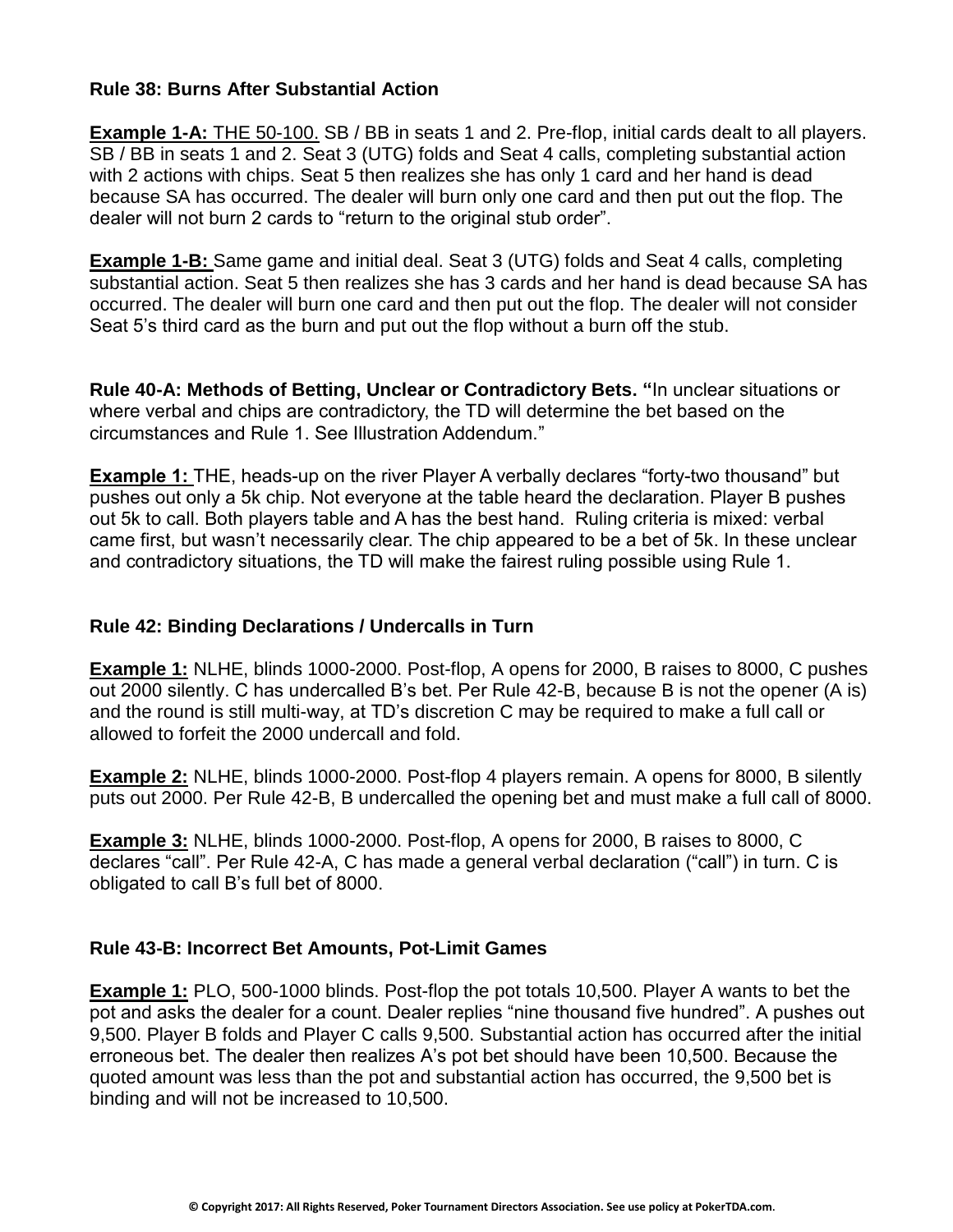**Example 2:** Same as example 1 above, Player B folds then the dealer realizes A's pot bet should have been 10,500. Substantial action has not occurred, so A must increase his or her bet to 10,500 total.

**Example 3:** PLO, 500-1000 blinds. Post-flop the pot totals 10,500. Player A wants to bet the pot and asks the dealer for a count. Dealer replies "eleven thousand five hundred". A pushes out 11,500. Player B folds, Player C and D both call 11,500. Before burning and turning the next card, the dealer realizes the initial bet was an illegal overbet. Despite substantial action occurring, because the bet was illegal it will be reduced to 10,500 for all players calling anywhere on the current street. If the next card is dealt the error will stand.

# **Rule 44-A: Action Out of Turn (OOT)**

**Example 1:** THE 50-100. Post flop Seat 3 opens for 300, Seat 4 folds, action is on Seat 5 when Seat 6 declares "raise to eight hundred".

Step 1: Action backs up to the correct player in order (Seat 5) who is facing a bet of 300. Step 2: If Seat 5 calls or folds then the action (a 300 bet) has not changed and Seat 6's OOT raise is binding (raise to 800). However, if Seat 5 raises, (say, to 600 total), then the action to Seat 6 has changed from a 300 bet to a 600 bet. If action changes, the 800 chips may be returned to Seat 6 who has all options open: call 600, re-raise to at least 900, or fold.

**Example 2:** THE 50-100. Post flop Seat 3 checks, Seat 4 checks, action is on Seat 5 when Seat 6 declares "check".

Step 1: Action backs up to the correct player in order (Seat 5) who is not facing a bet. Step 2: If Seat 5 checks then the action (a check) has not changed and Seat 6's OOT check is binding. However, if Seat 5 bets, (say, 300), then the action to Seat 6 has changed from a check to a 300 bet. If action changes, then Seat 6 has all options open: call 300, raise to at least 600, or fold.

**Rule 44-B: Substantial Action Out of Turn (OOT)**. A player skipped by OOT action must defend his right to act. If there is reasonable time and the skipped player has not spoken up by the time substantial action (see Rule 36) OOT occurs to his left, the OOT action is binding. The floor will be called to render a decision on how to treat the skipped hand.

**Example 1:** NLHE, blinds 100-200. UTG (Seat 3) makes it 600. Seat 4 is skipped when Seat 5 calls 600 OOT. Seat 6 thinks for a moment then folds. There are now two players acting with chips involved to the left of Seat 4. Two players with chips qualifies as substantial action (Rule 35). Also, Seat 4 has had reasonable time to speak up and bring it to the dealer's attention that he has been skipped. The OOT call by Seat 5 is now binding due to substantial action OOT, and the OOT fold by Seat 6 is binding (Rule 58). The floor is called to make a decision on the fate of Seat 4's hand.

**Example 2:** NLHE, blinds 100-200. Four players remain to see the turn. After the dealer tables the turn card, the UTG (Seat 3) opens betting for 600. Seat 4 is skipped when Seat 5 checks and Seat 6 calls 600 OOT. The floor is called to make a decision on the fate of Seat 4's hand.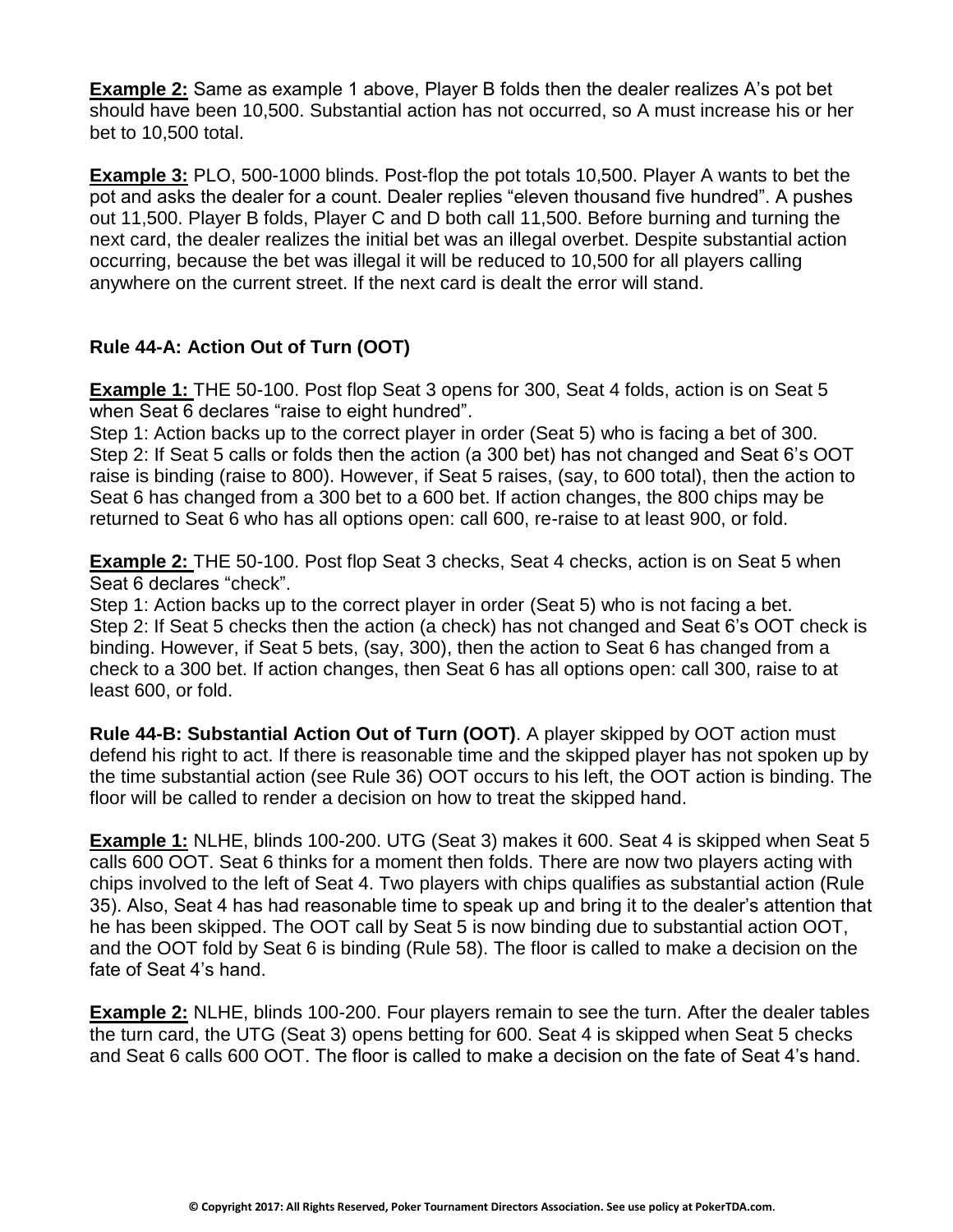# **Rule 47: Raise Amounts. "The largest prior bet or raise of the current betting round".**

This line refers to the largest additional action or "last legal increment" by a preceding bettor in the current round. The current round is the "current street", i.e. pre-flop, flop, turn, river in board games;  $3^{\text{rd}} - 4^{\text{th}} - 5^{\text{th}} - 6^{\text{th}} - 7^{\text{th}}$  street in 7-stud, etc.

**Example 1:** NLHE, Blinds 100-200. Post-flop, A opens with a bet of 600. B raises 1000 for total of 1600. C re-raises 2000 for total of 3600. If D wants to raise, he must at least raise the "largest bet or raise of the current round", which is C's raise of 2000. So, D must re-raise at least 2000 more for a total of 5600. Note that D's minimum raise is not 3600 (C's total bet), but only 2000, the additional raise action that C added.

**Example 2:** NLHE, Blinds 50-100. Pre-flop A is under the gun and goes all-in for a total of 150 (an increase in the bet of 50). So, we have a 100 blind bet and an all-in wager that increases the total by 50. Which is larger? The 100 is still the "largest bet or raise of the current round", so if B wants to re-raise he must raise at least 100 for a total of 250.

**Example 3:** NLHE, Blinds 100-200. On the turn A bets 300. B pushes out two 500 chips making the total 1000 (a 700 raise). It is 1000 to C to call. If C wants to raise, it must be "at least the largest bet or raise of the current round", which is B's raise of 700. So, C's minimum raise would be 700 for a total of 1700. Note his minimum raise is **not** 1000, B's total bet.

**Example 4-A:** NLHE, Blinds 25-50. A raises 75 to 125 total. Notice that 125 total = 50 (bet) plus 75 (raise). The next raise on this street must be "at least the size of the largest previous bet or raise", which is 75. B now raises the minimum (75) to 200 total. C then re-raises 300 for total of 500. We now have a bet of 50, two raises of 75 and a raise of 300 for total of 500. If D wants to re-raise, "the raise must be at least the size of the largest previous bet or raise of the current betting round", which is now 300. So, D must raise at least 300 more to a total of 800.

**Example 4-B:** Same as 4-A. It's the same 500 to D, but there's just been one raise of 450 by A to a total of 500 and B and C have both called. So, there's a blind bet of 50 and a raise of 450. "A raise must be at least the size of the largest previous bet or raise of the current betting round", which is A's raise of 450. So, it's 500 for D to call, and if D wants to re-raise he must raise at least 450 for a total of 950.

# **Rule 48: Re-opening the bet.**

**Example 1.** Series of short all-in wagers that add up to a full raise and thus re-open betting:

NLHE, Blinds 50-100. Post-flop, A opens betting for the 100 minimum.

B goes all in for a total of 125. C calls the 125,

D goes all in for 200 total and E calls 200.

Action returns to A who is facing a total raise of 100. Since 100 is a full raise, the betting is reopened for A who can fold, call, or raise here. Note that neither B's increment of 25 or D's increment of 75 is by itself a full raise, but when added together they total a full raise and thus re-open the betting to "a player who is facing at least a full raise when the action returns".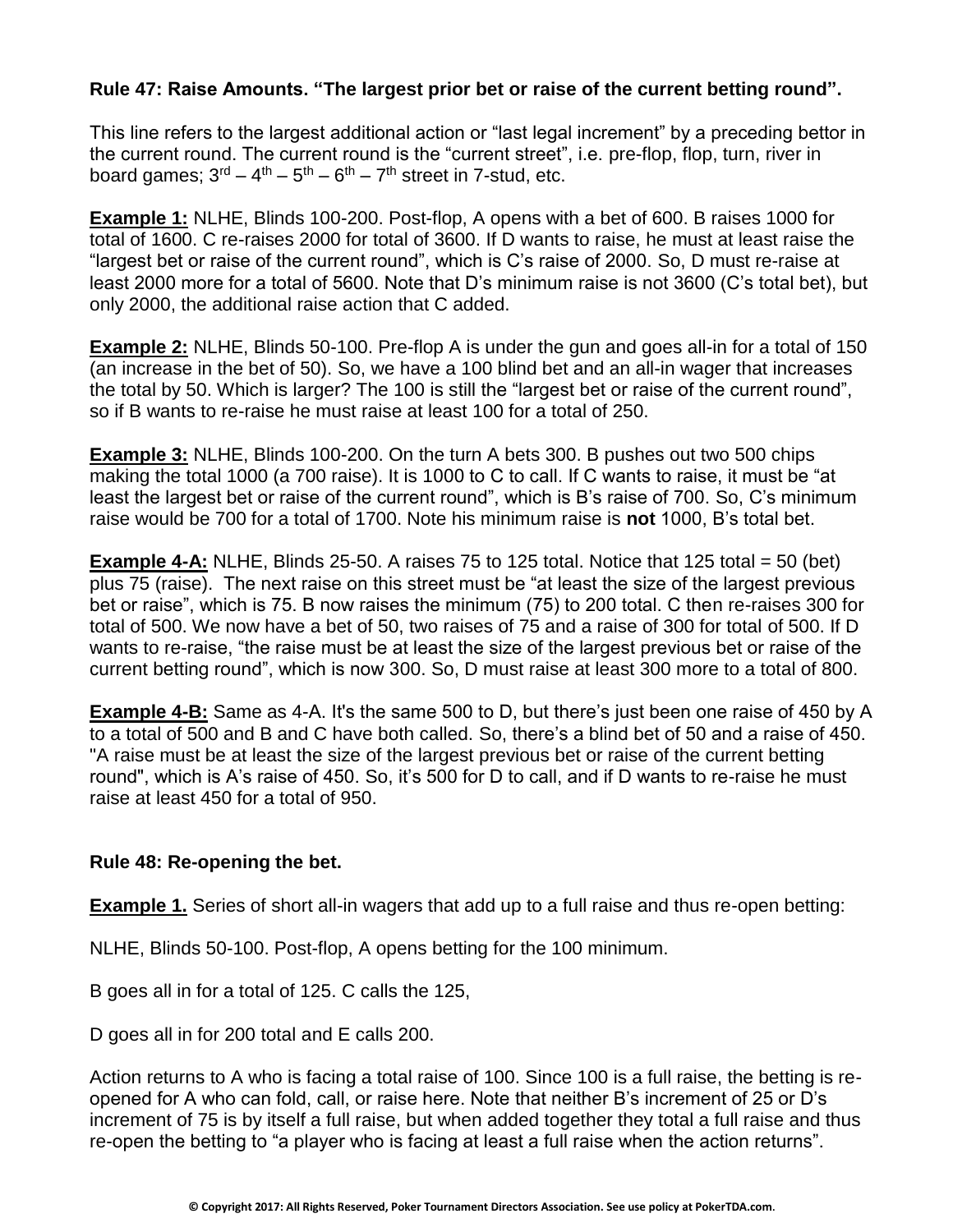**Example 1-A:** At the end of Example 1 above, A smooth calls the 200 total (another 100 to him). The bet is now on C who is only facing a 75 increment. C called the 125 previously and is now facing 200 total (a 75 increment). Because 75 is not a full raise, the betting for C is not reopened and C can either put out an additional 75 or fold, he or she cannot raise.

**Example 1-B:** At the end of Example 1 above, A raises the minimum (100), and makes it 300 total to C. C already has called 125 so it's an additional 175 for C to call. 175 is more than a full raise. Since C already acted and is "now facing at least a full raise", the betting is reopened to C who can fold, call, or re-raise here.

## **Example 2**. Short all-in, 2 scenarios.

NLHE, Blinds 2000-4000. Pre-flop A calls the BB and puts out 4000. B folds and C pushes allin for 7500 total (an increment of 3500 above the 4000 BB). It's folded around to the SB who also folds.

**Example 2-A.** It's 3500 more to the BB who has not yet acted on his option. The BB can fold, smooth call the 3500, or raise by at least 4000 for a total of 11,500. The BB smooth calls and it's 3500 more to A. A has already acted and is facing 3500 which is not a full raise. Therefore, A can only fold or call the 3500, he cannot raise because it is not "at least a full bet when the action returns to him".

**Example 2-B.** The BB raises the minimum (4000), for a total of 11500. It is now 7500 to A and because 7500 is more than a full minimum raise, betting is now re-opened for A who can fold, call, or re-raise.

# **Rule 50: Multiple Chip Betting.**

"A: If facing a bet, unless raise or all-in is declared first, a multiple-chip bet (including a bet of your last chips) is a call if every chip is needed to make the call; i.e. removal of just one of the smallest chips leaves less than the call amount. B: If every chip is not needed to make the call; i.e. removal of just one of the smallest chips leaves the call amount or more: 1) if the player has chips remaining, the bet is governed by the 50% standard in Rule 47; 2) if the player's last chips are bet he or she is all-in whether reaching the 50% threshold or not."

**Example 1:** There is not one chip that can be removed and still leave the call amount. 1-A: Player A opens post flop for 1200, B silently puts out two 1000's. This is a call because neither chip can be removed and still leave at least 1200.

1-B: NLHE, blinds 250-500. Preflop the UTG raises 600 to total of 1100. The UTG+1 silently puts out one 500 and one 1000 chip. This is a call because neither the 500 nor the 1000 can be removed and still leave at least 1100.

**Example 2:** Same as 1-B above except the UTG+1 puts out one 1000 and five 100s silently. Four of the 100s could be removed and still leave the 1100 call amount. Therefore, this would be subject to Rule 47: the minimum raise is 600, 50% of 600 is 300, therefore, if the UTG+1 puts out 1400 or more, he will be held to making a full raise to 1700 total. Since the UTG put out 1500 he must raise in this example.